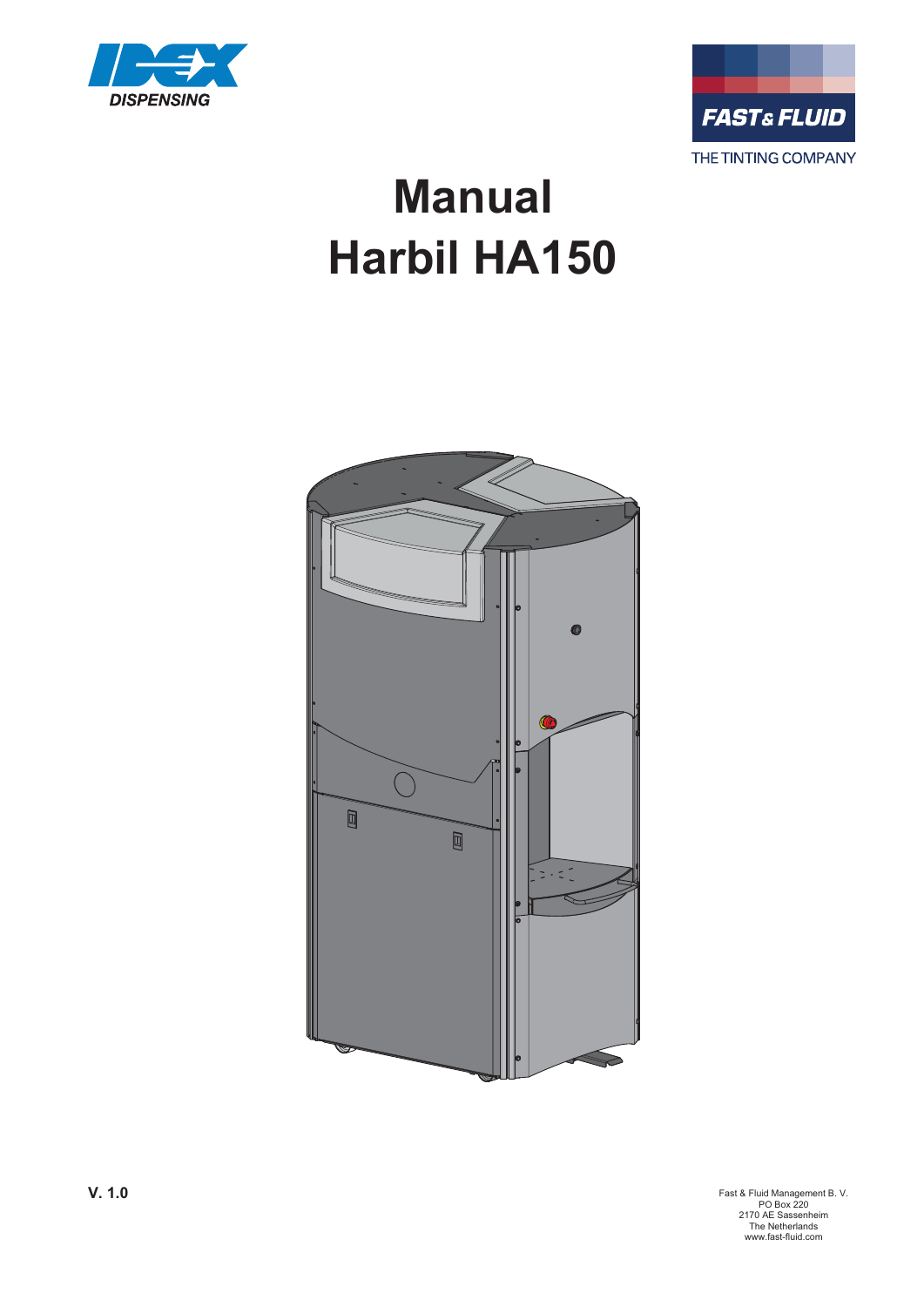#### **© Fast & Fluid Management B.V.**

This manual or parts thereof may not be reproduced, stored in a retrieval system, or transmitted, in any form or by any means, electronic, mechanical, photocopying, recording, nor otherwise, without the prior written permission of Fast & Fluid Management B.V.

This manual could contain technical inaccuracies or typographical errors.

Fast & Fluid Management B.V. reserves the right to revise this manual from time to time in the contents thereof without the obligation of Fast & Fluid Management B.V. to notify any person of such revision or change.

Details and values given in this manual are average values and have been compiled with care. They are not binding, however, and Fast & Fluid Management B.V. disclaims any liability for damage or detriments suffered as a result of reliance on the information given herein or the use of products, processes or equipment to which this manual refers. No warranty is made that the use of the information or of the products, processes or equipment to which this manual refers will not infringe any third party's patents or rights. The information given does not release the user from making their own experiments and tests.



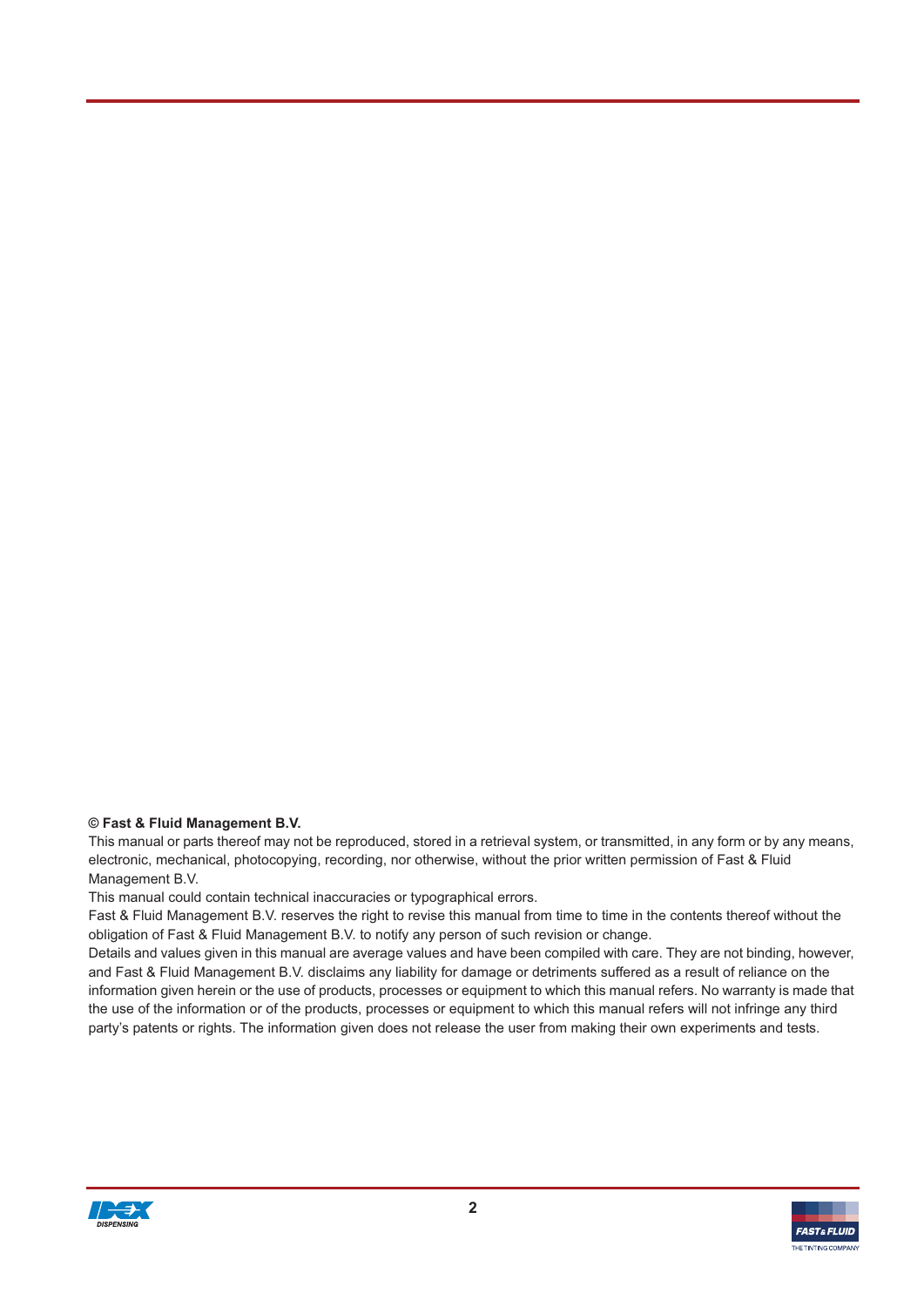# $V. 1.0$

# **Table of Contents**

| 1              |     |                                  |  |  |  |
|----------------|-----|----------------------------------|--|--|--|
|                | 1.1 |                                  |  |  |  |
|                | 1.2 |                                  |  |  |  |
| $\overline{2}$ |     |                                  |  |  |  |
|                | 2.1 |                                  |  |  |  |
|                | 2.2 | 2.2.1<br>2.2.2                   |  |  |  |
|                | 2.3 |                                  |  |  |  |
|                | 2.4 |                                  |  |  |  |
|                | 2.5 |                                  |  |  |  |
|                | 2.6 |                                  |  |  |  |
|                | 2.7 |                                  |  |  |  |
| 3              |     |                                  |  |  |  |
|                | 3.1 | 3.1.1<br>3.1.2<br>3.1.3<br>3.1.4 |  |  |  |
|                | 3.2 | 3.2.1<br>3.2.2<br>3.2.3<br>3.2.4 |  |  |  |
|                | 3.3 | 3.3.1<br>3.3.2<br>3.3.3<br>3.3.4 |  |  |  |



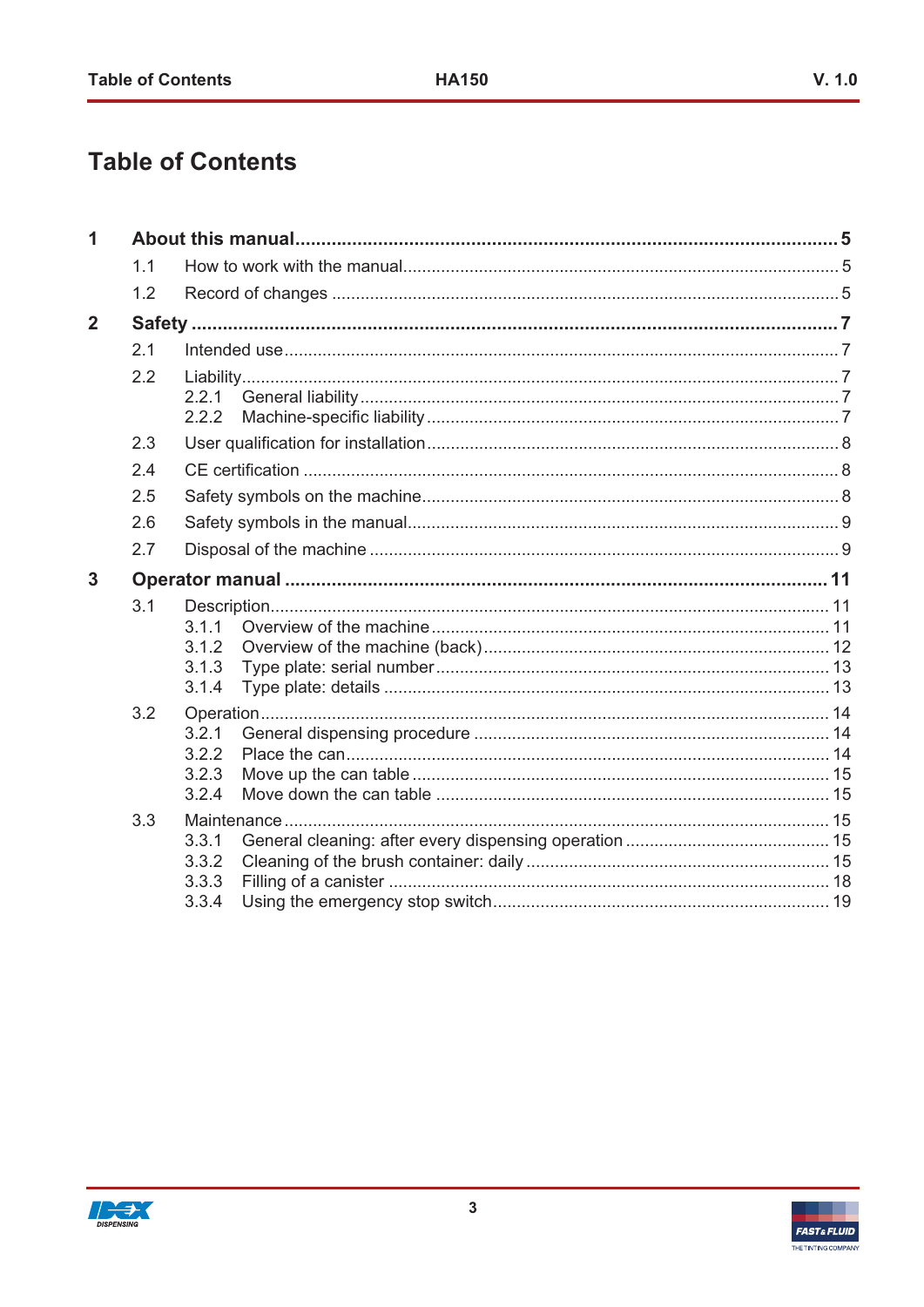| 4 |     |                                           |  |
|---|-----|-------------------------------------------|--|
|   | 4.1 | 4.1.1<br>4.1.2<br>4.1.3<br>4.1.4<br>4.1.5 |  |
|   | 4.2 | 4.2.1<br>4.2.2                            |  |
|   | 4.3 | 4.3.1<br>4.3.2<br>4.3.3                   |  |
|   | 4.4 |                                           |  |
|   | 4.5 |                                           |  |
| 5 |     |                                           |  |
|   |     |                                           |  |
|   | 5.1 |                                           |  |
|   | 5.2 |                                           |  |
|   | 5.3 |                                           |  |
|   | 5.4 |                                           |  |
| 6 |     |                                           |  |
|   | 6.1 |                                           |  |
|   | 6.2 |                                           |  |
|   | 6.3 |                                           |  |
|   | 6.4 |                                           |  |
|   | 6.5 |                                           |  |
|   | 6.6 |                                           |  |



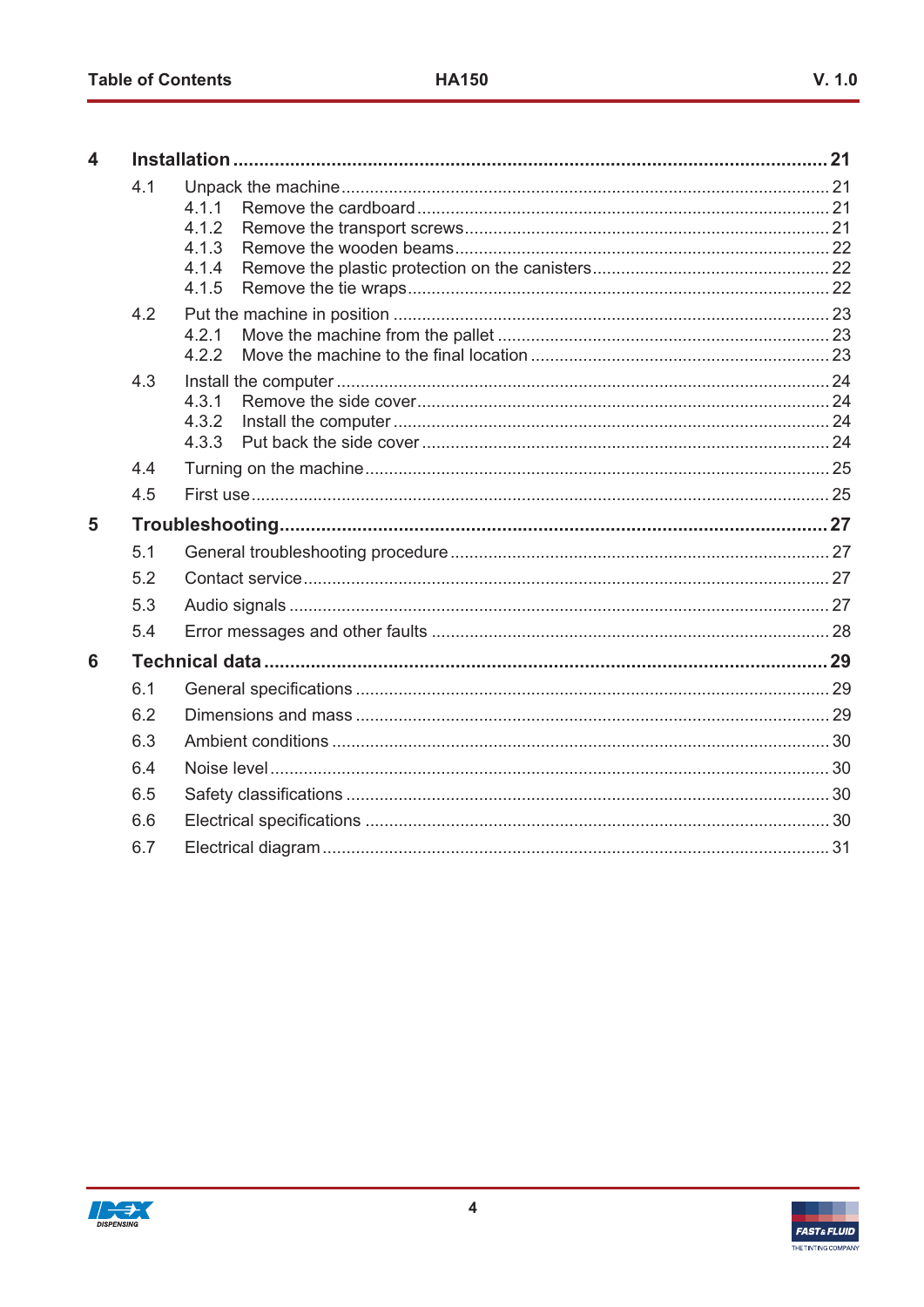# **1 About this manual**

The manual shows the information necessary to:

- install
- operate
- perform basic maintenance
- correct small problems.

The HA150 and all its versions are referred to in the manual as the 'machine'.

This manual contains the original instructions. The original language of the manual is English. All other language versions are translations of the original instructions.

# **1.1 How to work with the manual**

For the safe use of the machine, it is important:

- 1 To familiarize yourself with the structure and content.
- 2 To read the safety chapter in detail and make sure you understand all the instructions. See *§ 2*.
- 3 To carry out the actions completely and in the given sequence.

# **1.2 Record of changes**

| <b>Edition</b> | <b>Editor</b> | <b>Check</b> | <b>Date</b> | <b>Description</b> |
|----------------|---------------|--------------|-------------|--------------------|
| 1.0            | <b>RvS</b>    | TB           | 02/2015     | First edition      |
|                |               |              |             |                    |
|                |               |              |             |                    |
|                |               |              |             |                    |
|                |               |              |             |                    |
|                |               |              |             |                    |
|                |               |              |             |                    |
|                |               |              |             |                    |
|                |               |              |             |                    |
|                |               |              |             |                    |



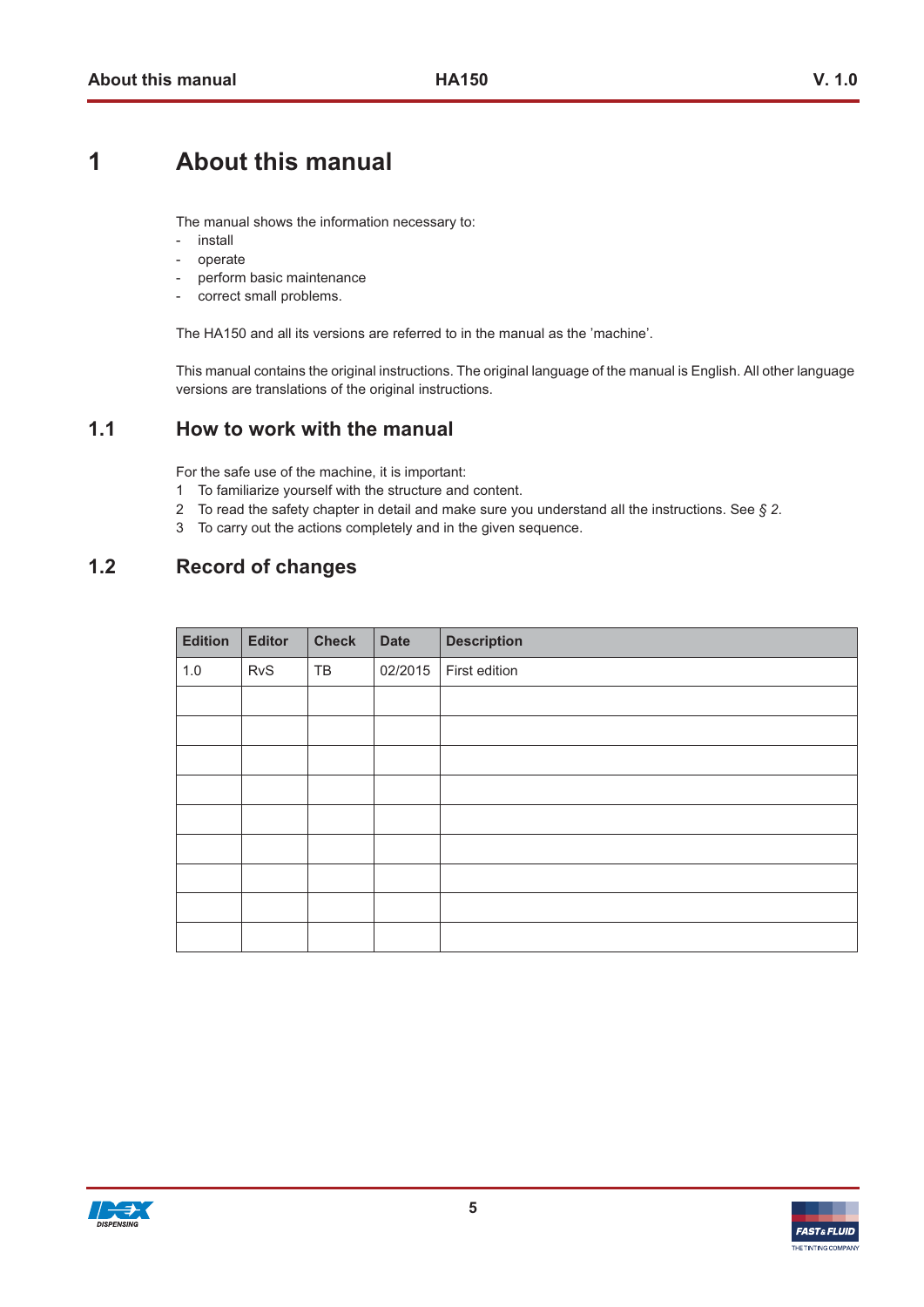

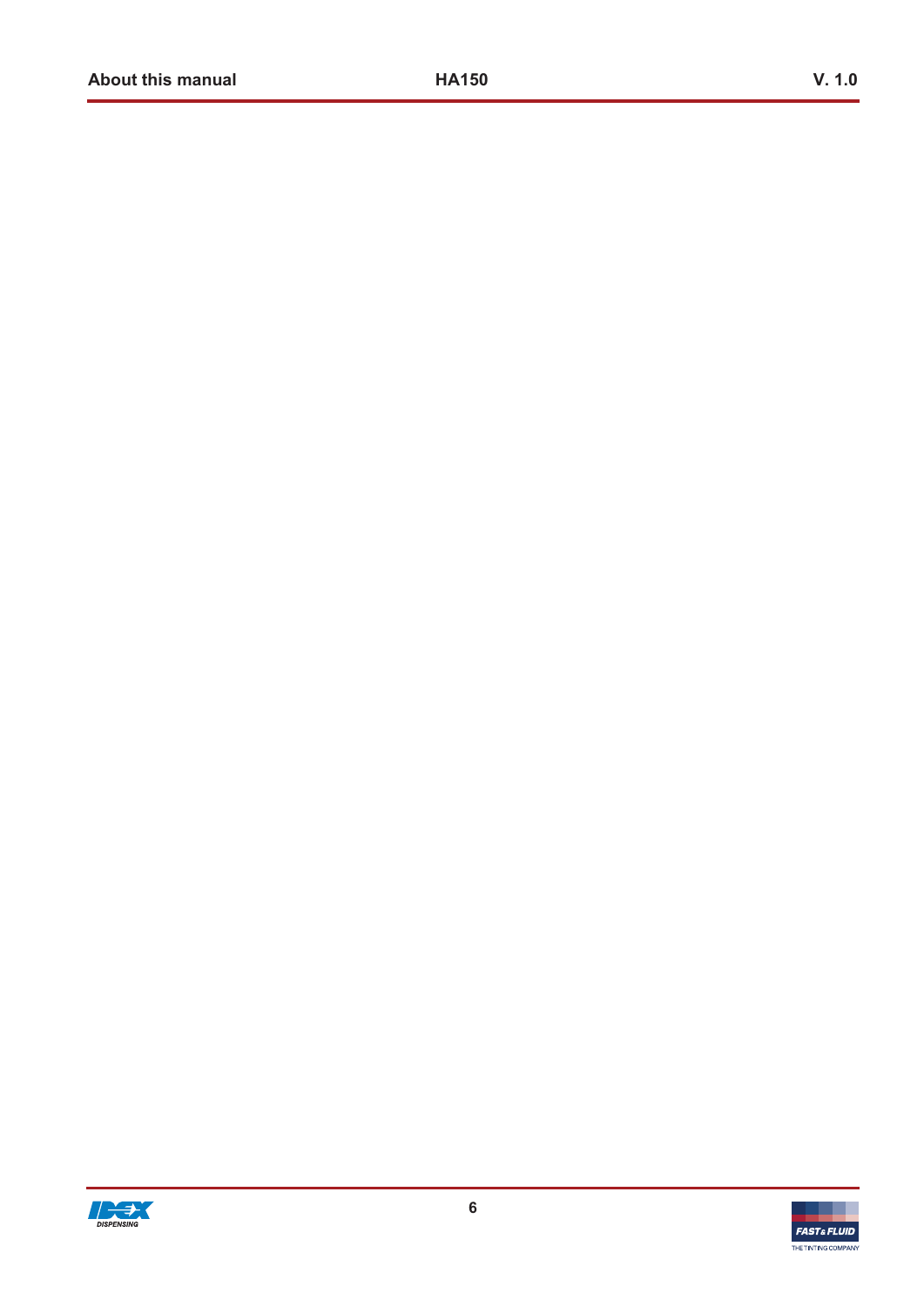# **2 Safety**



#### **WARNING**

Read the manual before you install or use the machine. Failure to do so can result in personal injury, death or property damage.

# **2.1 Intended use**

The machine is designed to dispense colorants into a can. Any other use of the machine is strictly forbidden.

# **2.2 Liability**

#### **2.2.1 General liability**

Our machines and accessories are fully compliant with the CE regulations. Any modification can result in not fulfilling the CE safety requirements and is therefore not allowed. Fast & Fluid Management B.V. will not accept any responsibility in case of modifications to machines and/or accessories.

Fast & Fluid Management B.V. is not liable if you do not follow the rules below:

- The machine is for indoors use only.
- This machine may only be used for commercial settings. The machine is not a household appliance.
- Observe all local safety regulations.
- Mind the minimal requirement of the building structure of the load capacity of the floor.
- Place machine in a well-lit and well ventilated room.
- Install and connect the machine according to the instructions in this manual.
- Connect the machine to a grounded wall socket.
- Do not use extension cords.
- Do not place objects on top of the machine.
- Do not use a damaged machine. When you have doubts, contact your supplier. See *§ 5.2*.
- Keep the machine in good condition. Make sure that defective parts are immediately replaced.
- Replace parts only with original Fast & Fluid Management B.V. spare parts.

All maintenance beyond the scope of this manual must be carried out by a qualified service technician that Fast & Fluid Management B.V. has trained and certified.

#### **2.2.2 Machine-specific liability**

This machine is designed to dispense colorants into a can in non-hazardous conditions.

Please consult the health & safety officer of your paint supplier and/or colorant supplier on how to avoid the emergence of hazardous situations like personal harm or the risk for fire and explosion.

- Personal harm should be avoided by strictly following the materials safety data sheets (MSDS) for colorants, (base) paint and brush liquid.
- Do not use flammable liquids in the brush container.
- The use of flammable colorants or colorants that diffuse potential explosive vapors may present fire and explosion risks.



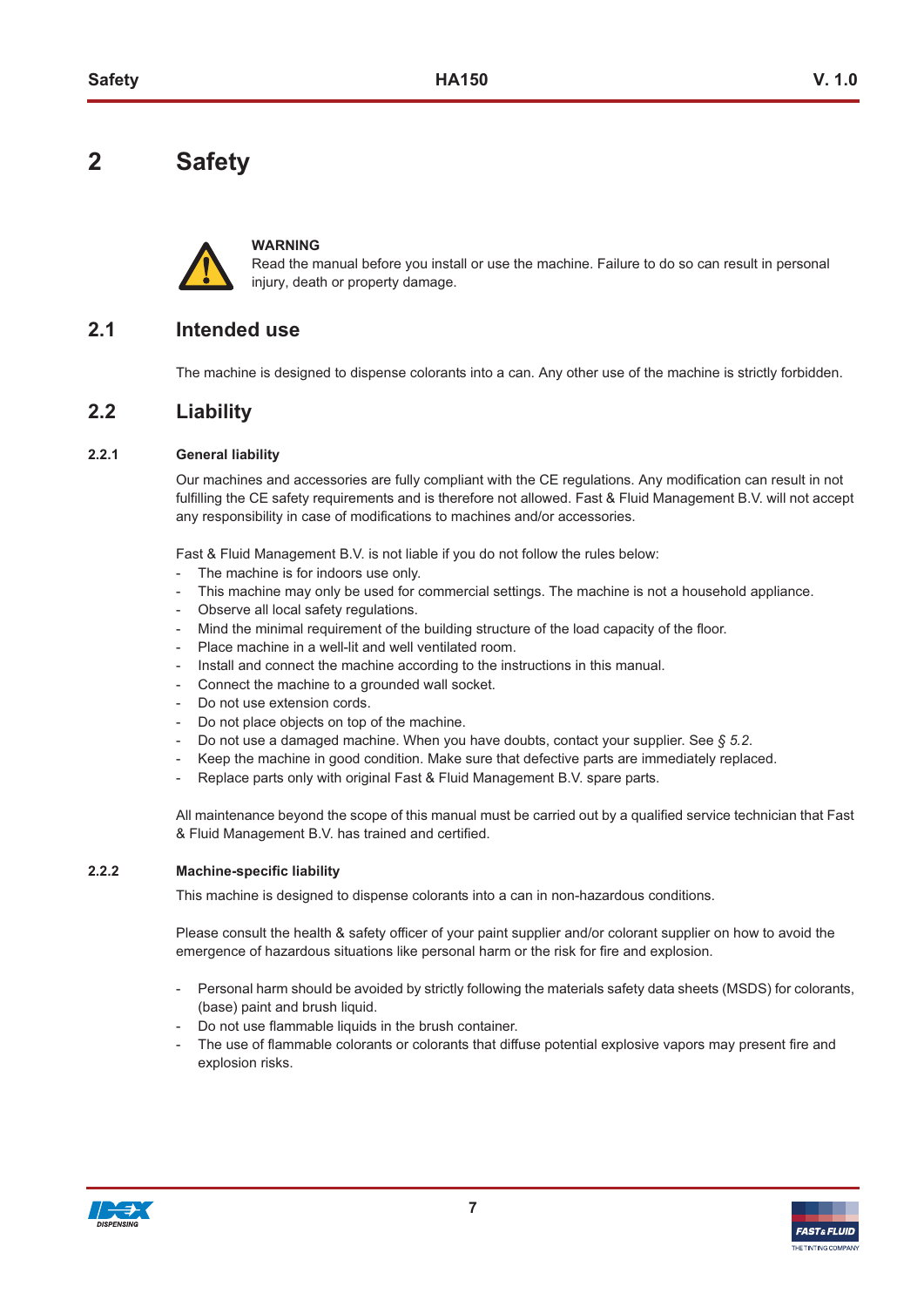# **2.3 User qualification for installation**

Only install the machine if you have written permission from the supplier of the machine.

# **2.4 CE certification**

The machine is CE certified. This means that the machine complies with the essential requirements concerning safety. The directives that have been taken into consideration in the design are available on www.fast-fluid.com.

# **2.5 Safety symbols on the machine**







Central earthing point  $\sqrt{2}$  Read the manual







Instruction

Refill canisters Read the manual



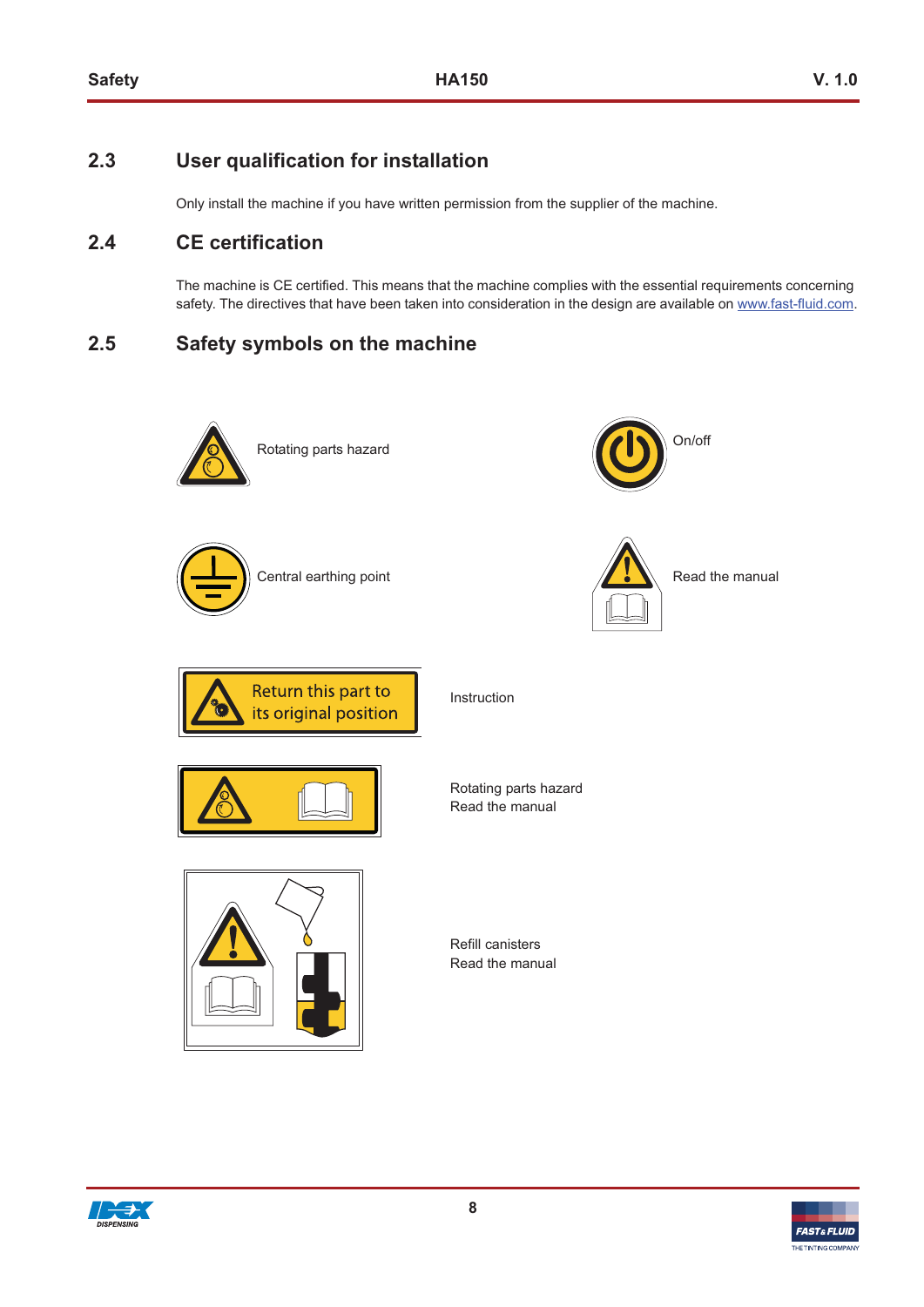# **2.6 Safety symbols in the manual**



**WARNING** Can cause personal injury.



**Note** Shows further information.



**CAUTION** Can cause damage to the machine.

# **2.7 Disposal of the machine**

- 1. Sort the machine, the accessories and the packaging for environmentally friendly recycling.
- 2. Do not dispose of the machine into domestic waste. Dispose of the machine according to local regulations.
- 3. Dispose of the canisters as chemical waste, according to the local regulations.



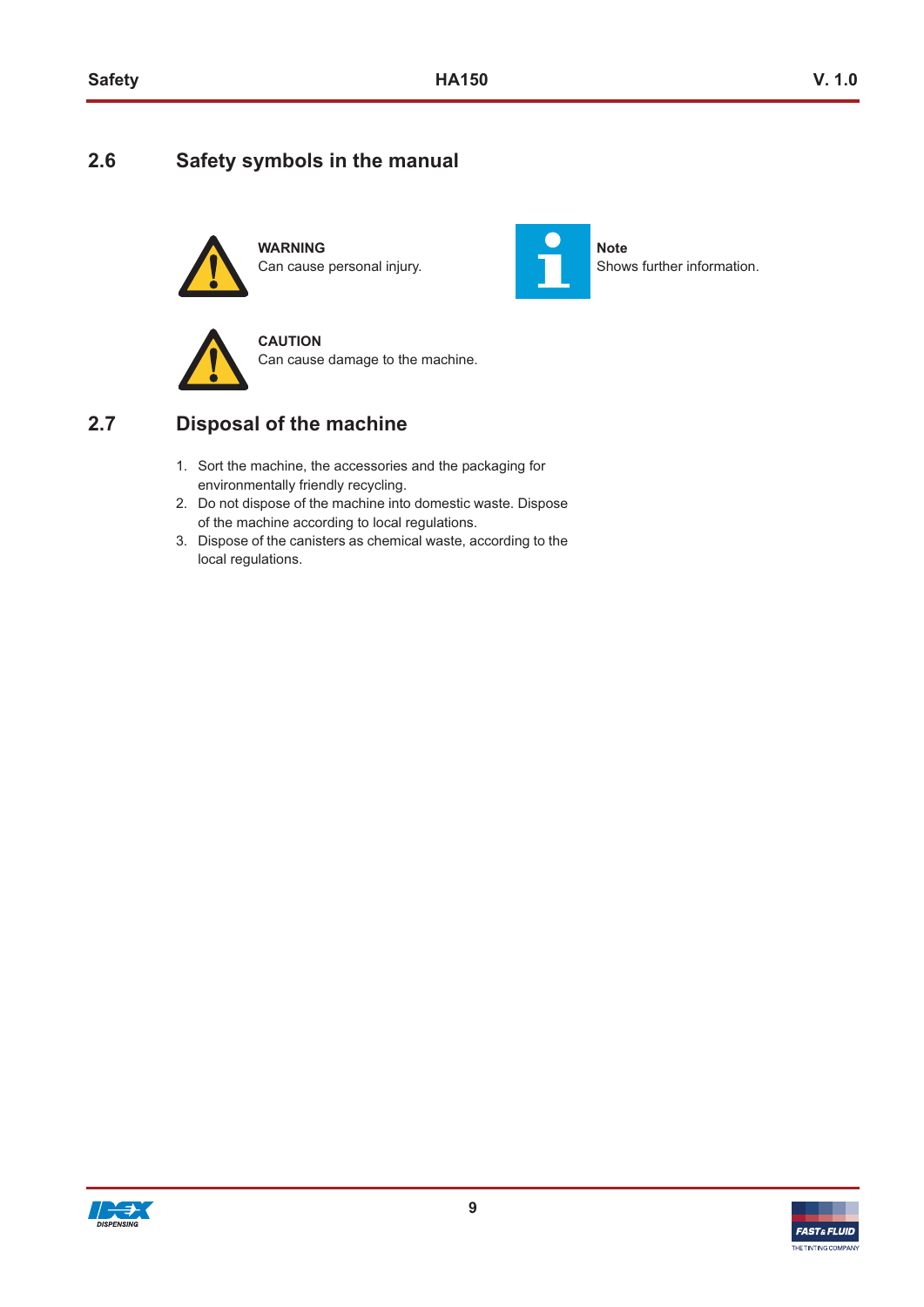

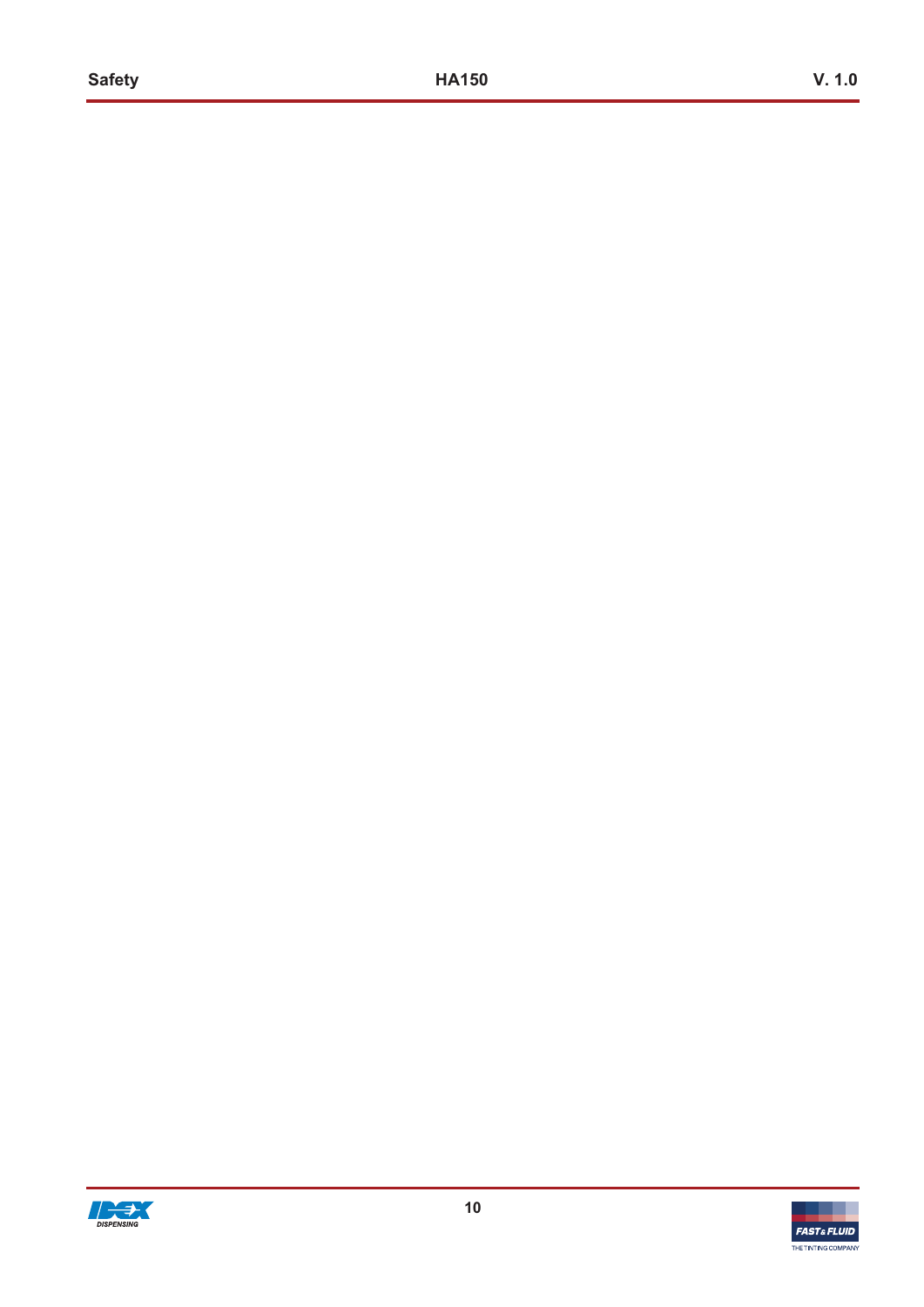# **3 Operator manual**

# **3.1 Description**

#### **3.1.1 Overview of the machine**



- **A:** Top cover
- **B:** Display
- **C:** Display window
- **D:** Emergency stop switch
- **E:** Brush unit
- **F:** Can table
- **G:** Foot pedal
- **H:** Wheels
- **I:** Side cover
- **J:** Latch
- **K:** Brush container
- **L:** Pump with nozzle
- **M:** Canister

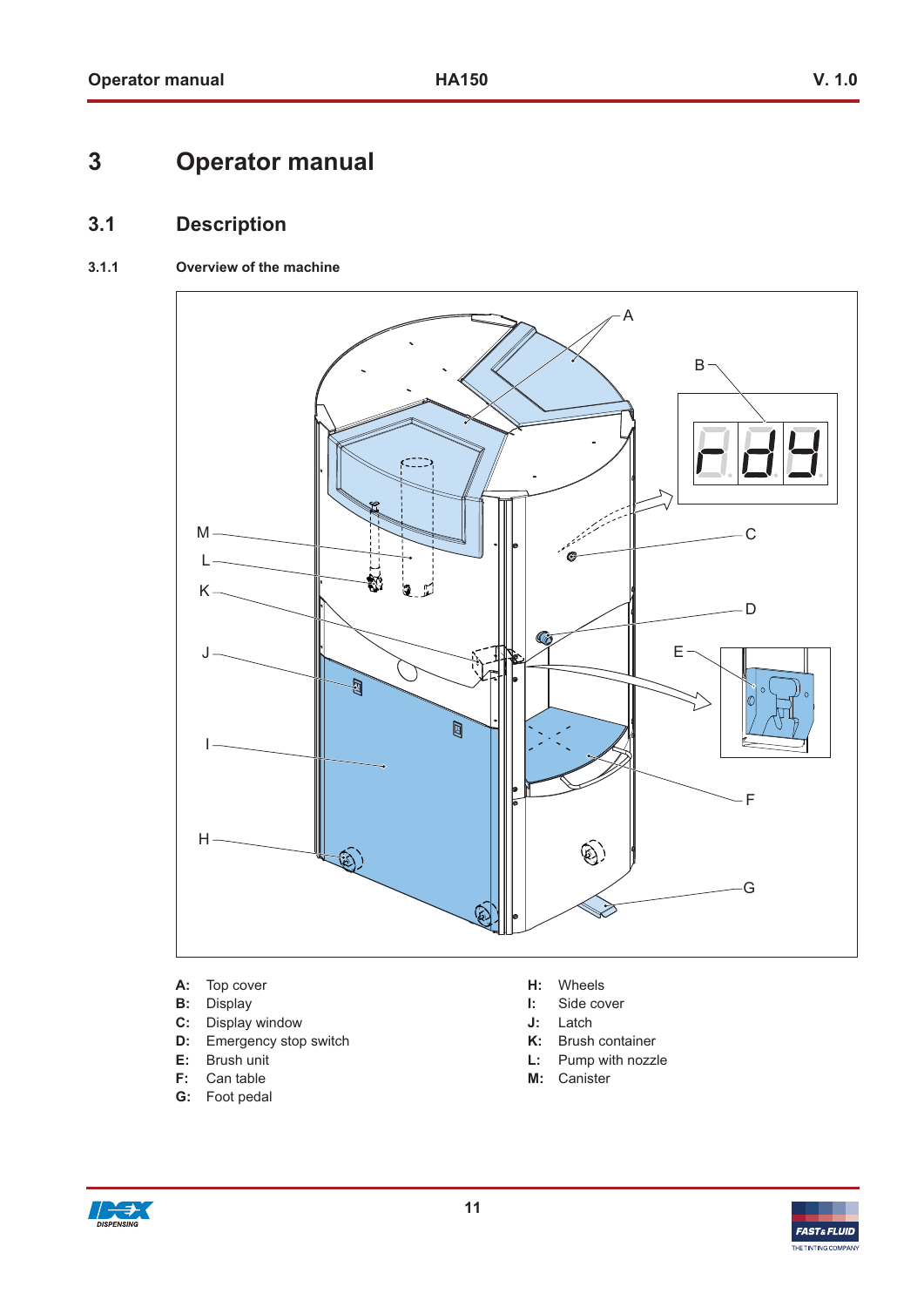#### **3.1.2 Overview of the machine (back)**



- **A:** Net entry
- **B:** Type plate
- **C:** 5-Way socket
- **D:** Computer switch



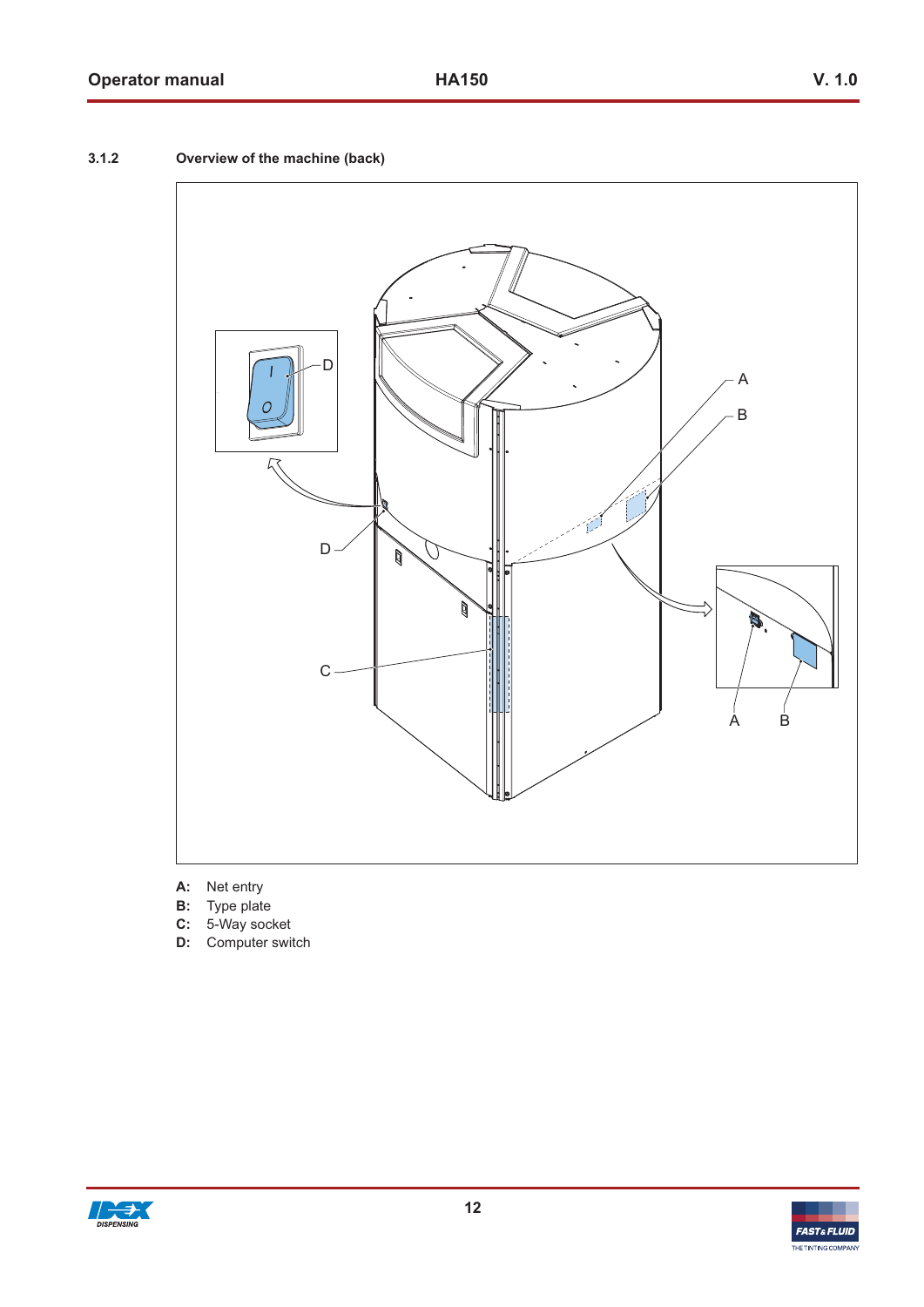#### **3.1.3 Type plate: serial number**



#### **3.1.4 Type plate: details**



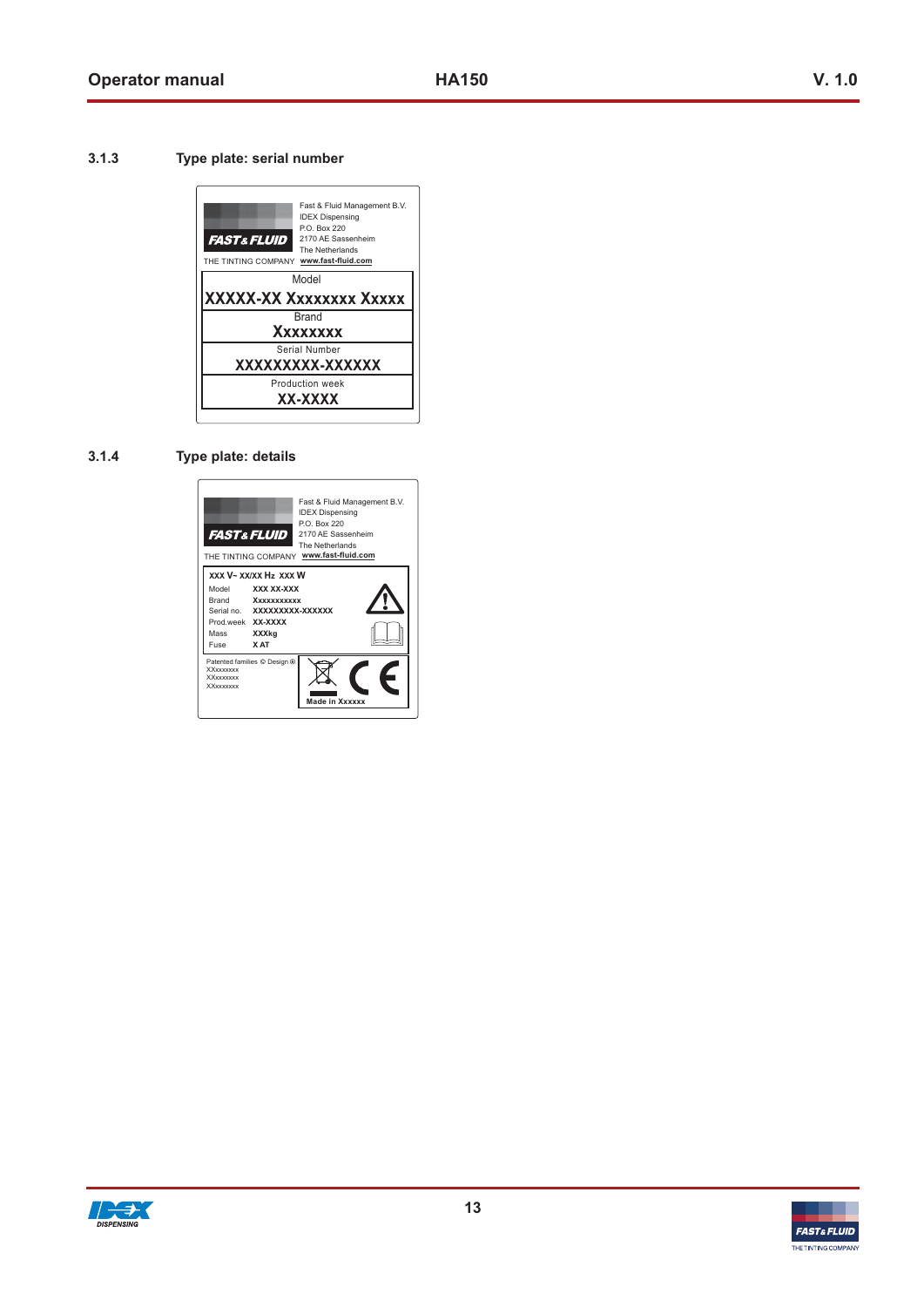# **3.2 Operation**



#### **WARNING**

Only push the emergency stop switch in the case of a safety emergency.

Make sure that the problem is solved before you reset the emergency stop switch.

When you reset the emergency stop switch, the machine restarts automatically. When the machine is operational, you hear 'beep beep'.



#### **CAUTION**

Do not remove the power from the machine. The machine must stir the colorants periodically.



#### **Note**

The computer switch only turns the computer on and off.

#### **3.2.1 General dispensing procedure**

For all the software instructions: see the software documentation.

- 1. Place the can. See *§ 3.2.2*.
- 2. Move the can table up. See *§ 3.2.3*.
- 3. Choose the recipe and dispense. See the software documentation.
- 4. Move the can table down. See *§ 3.2.4*.
- 5. Remove the can.

#### **3.2.2 Place the can**

1. Place the can (A) at the centre of the mark (B) on the can table.





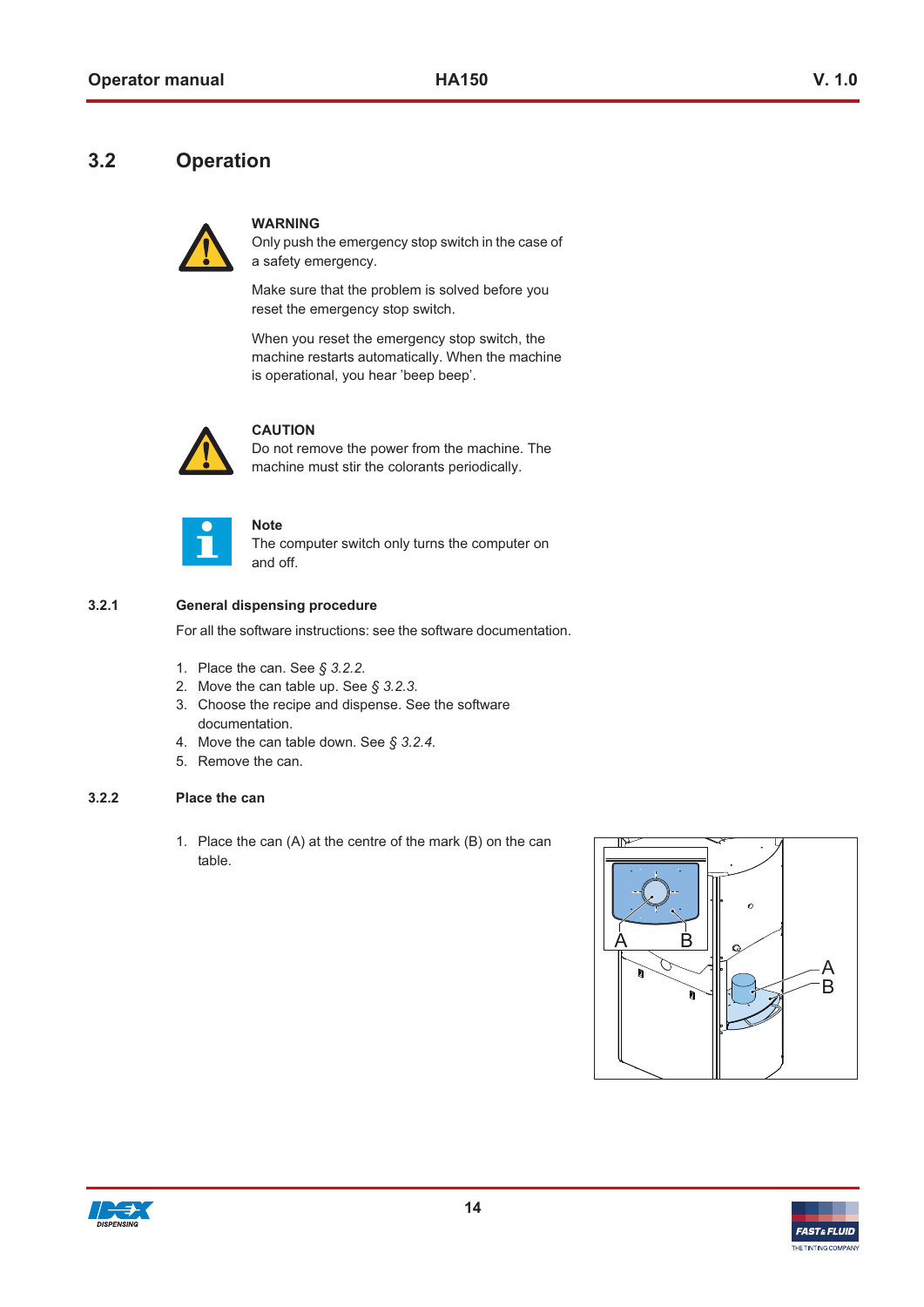#### **3.2.3 Move up the can table**

- 1. Hold the handle (A) of the can table.
- 2. Push and hold the foot pedal (B) with your foot. *The can table is unlocked.*
- 3. Move up the can table until the can is in front of the sensor (C). *Use the handle.*
- 4. Remove your foot from the foot pedal. *The can table is locked.*



#### **3.2.4 Move down the can table**

- 1. Hold the handle (A) of the can table.
- 2. Push and hold the foot pedal (B) with your foot. *The can table is unlocked.*
- 3. Move down the can table. *Use the handle.*
- 4. Remove your foot from the foot pedal. *The can table is locked.*



# **3.3 Maintenance**

#### **3.3.1 General cleaning: after every dispensing operation**

1. Clean the machine with a cloth and remove all spilled colorant or other liquid.



#### **CAUTION**

Do not use cleaning agents based on organic solvents to clean painted or plastic parts of the machine.

#### **3.3.2 Cleaning of the brush container: daily**



#### **CAUTION** If you do not clean these items daily, severe pollution will occur.



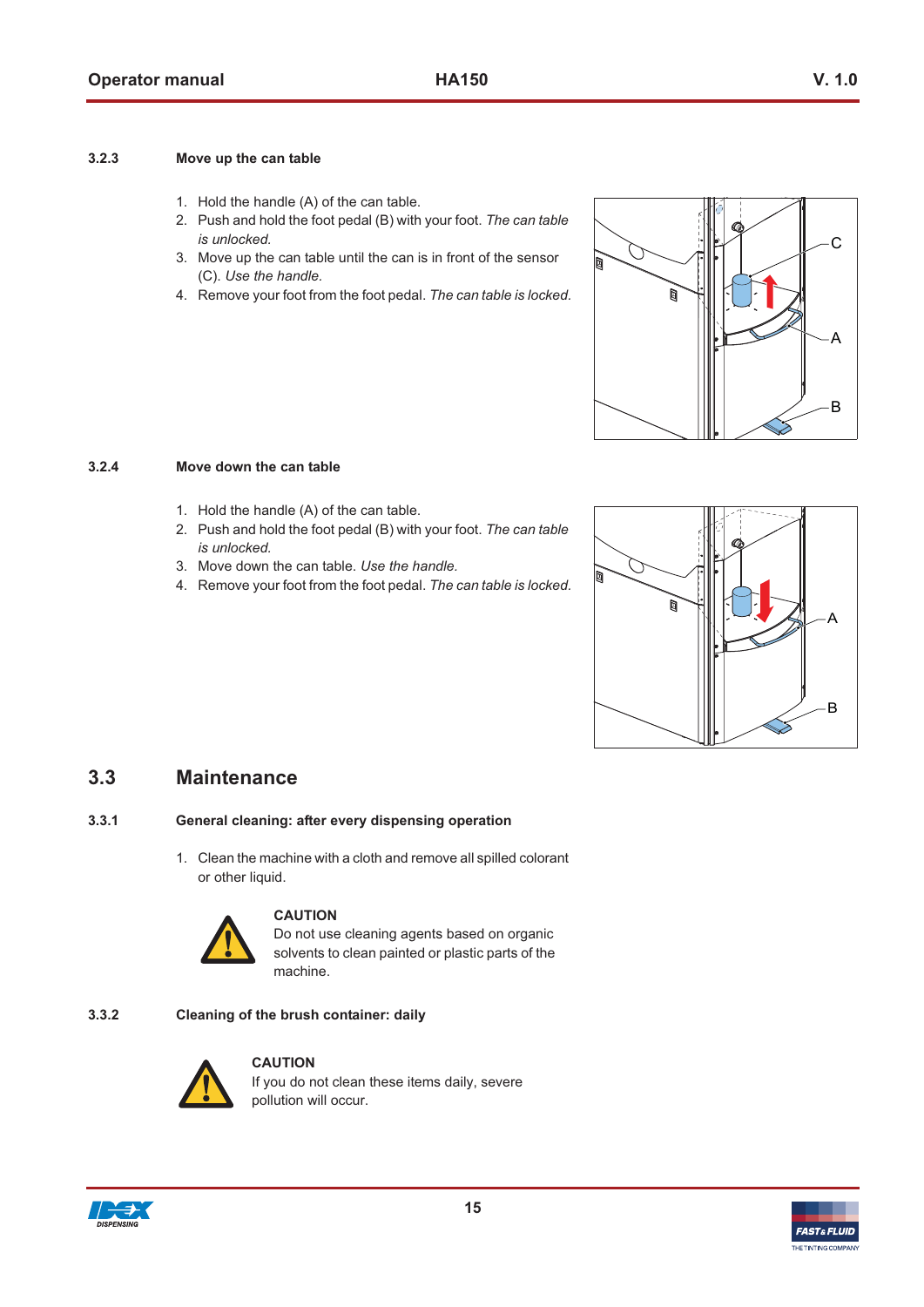#### **Unlock the brush unit**

- 1. Move up the lever of the latch.
- 2. Move the latch to the left.

**Move down the brush unit**

2. Move down the brush unit.

opening.

3. Move down the lever of the latch.



# 1  $2$   $A$   $A$

#### **Remove the brush container**

1. Remove the brush container (A). *Use the handle (B).*

1. Push the brush unit (A) up and to the rear until it is in the





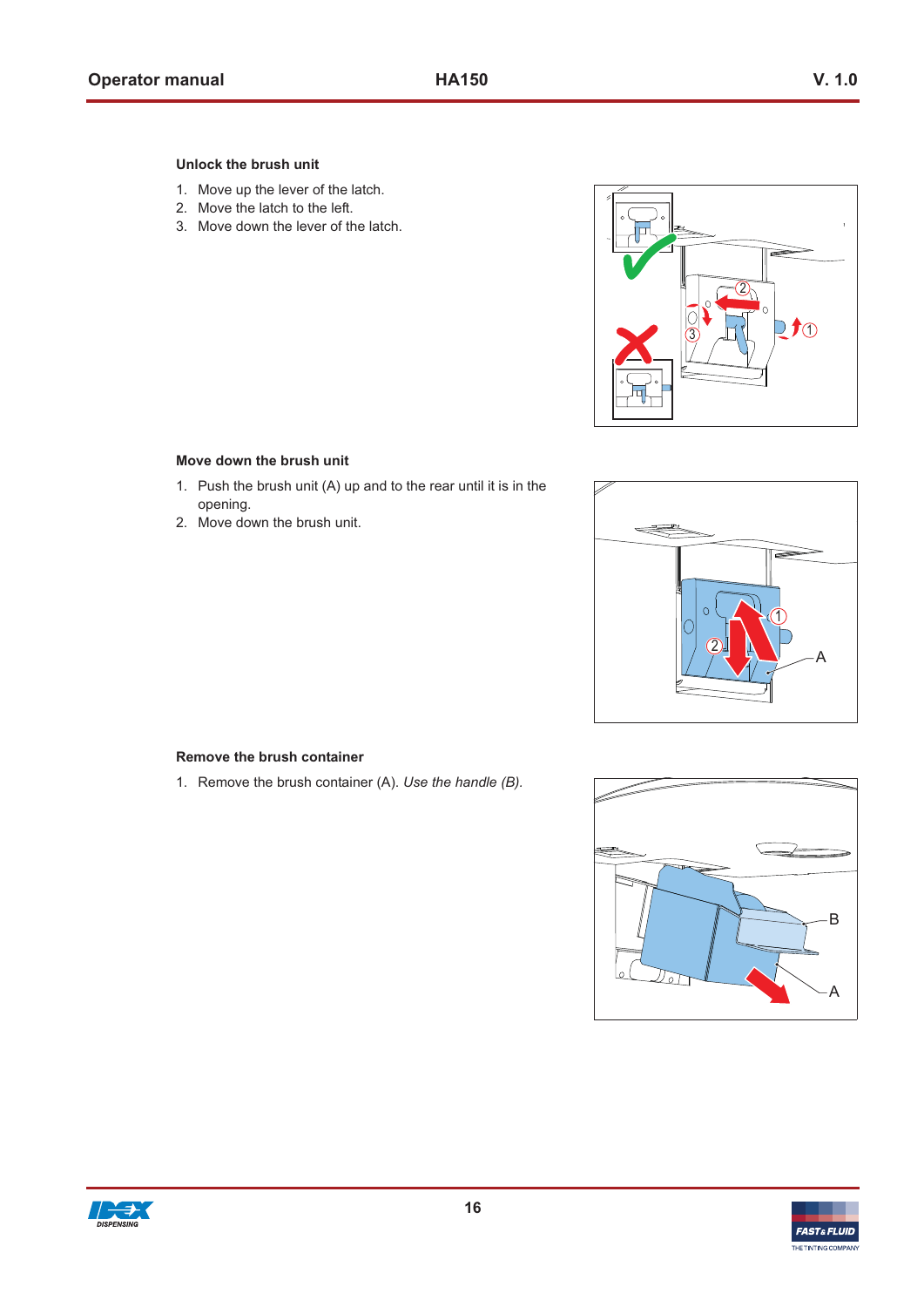#### **Remove the brush holder**

1. Remove the brush holder (A) from the brush container (B).



#### **Clean the brush container**

1. Remove the liquid from the brush container. For the disposal of the liquid, follow the local regulations.

#### **Put back the brush holder**

1. Put back the brush holder in the brush container.

#### **Fill the brush container**

1. Fill the brush container until the brush rotates through the liquid. *Use the liquid that your paint supplier indicates.*



#### **WARNING**

Do not put flammable liquids in the brush container.

#### **Put back the brush container**

- 1. Put back the brush container (A) in the machine. *Use the handle (B).*
- 2. Push the brush container to the back





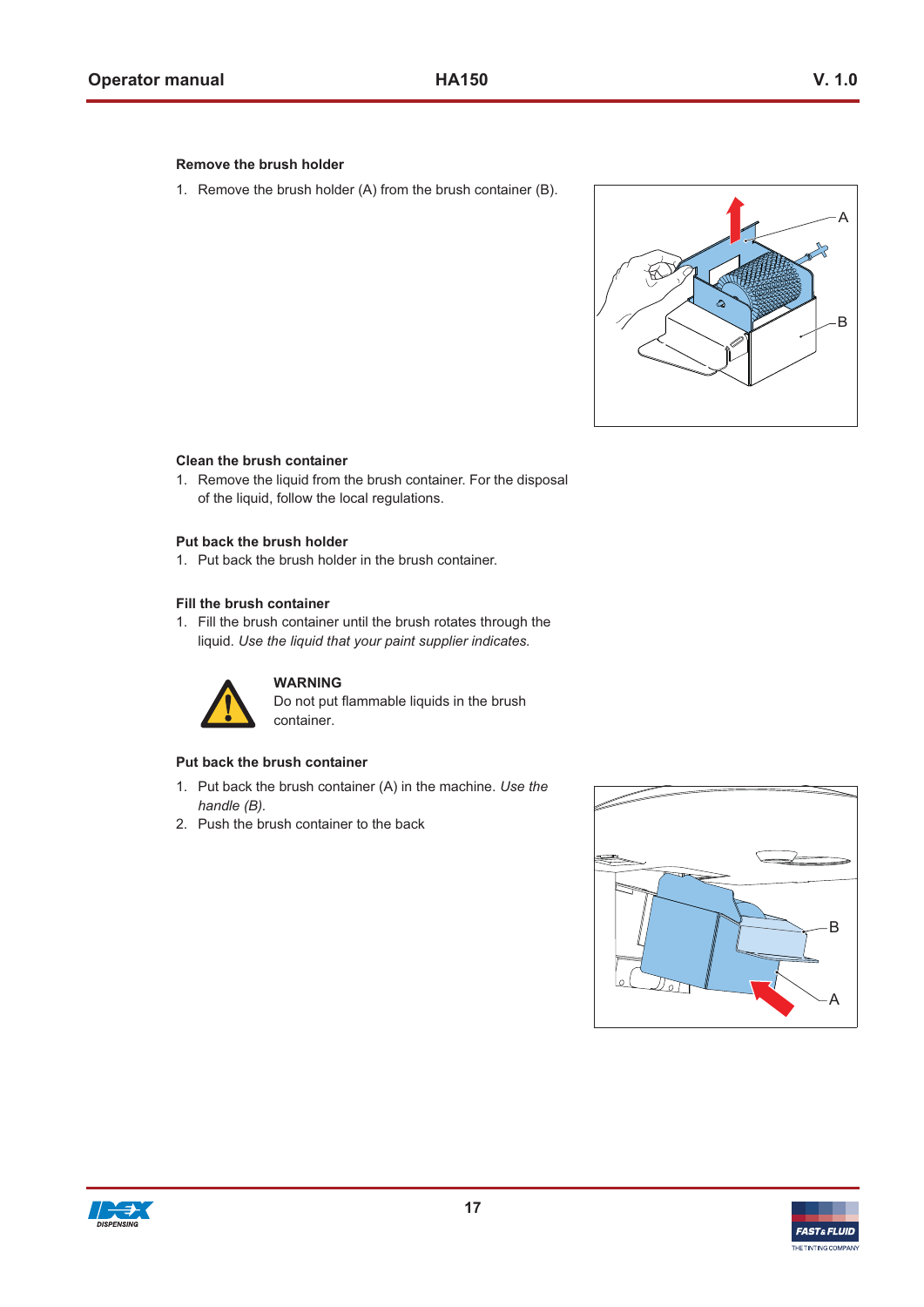- 3. Move up the brush unit.
- 4. Move down the brush unit.



#### **Lock the brush unit**

1. Lock the brush unit. *Use the latch.*



#### **Note**

Make sure that the brush unit is locked correctly, otherwise the machine does not function properly.



#### **3.3.3 Filling of a canister**



#### **WARNING**

Check the material safety data sheet (MSDS) of the colorants for the personal protection measures that are required for handling the colorant.



#### **CAUTION**

Make sure that the colorant level in the canister is correct. If a canister is empty, this can cause an inaccurate dispensing and/or a recipe fault.



#### **Note**

The software checks the level of colorant in each canister. The software on the machine shows when you need to refill a canister.



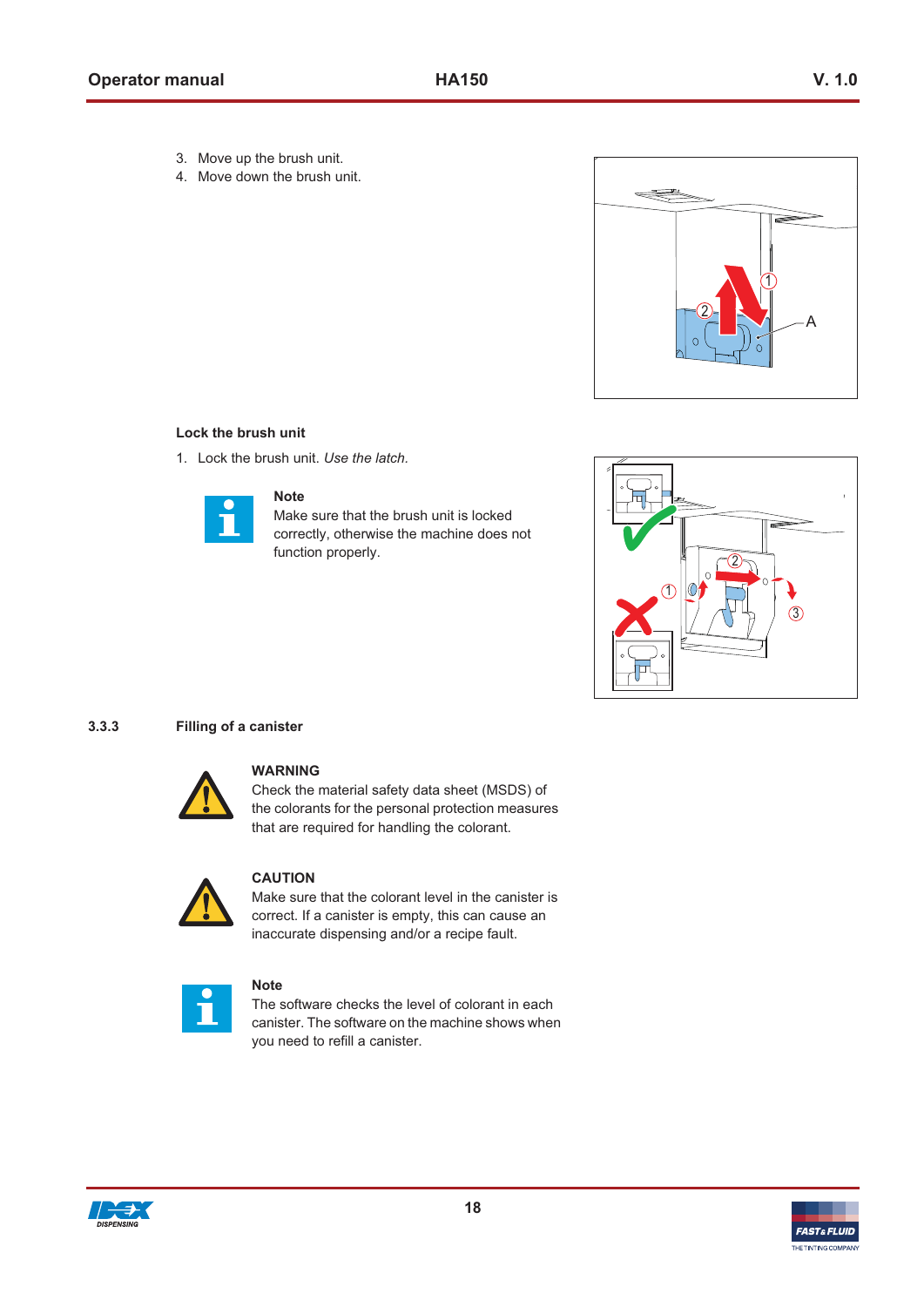- 1. In the software, activate the fill canister option.
- 2. Open the top cover (A).
- 3. Remove the lid of the canister (B).
- 4. Add the colorant (C). Do not spill.



#### **3.3.4 Using the emergency stop switch**

1. Push the emergency stop switch (A). The machine stops immediately.



#### **CAUTION**

Only push the emergency stop switch in the case of a safety emergency. Do not use the emergency stop switch as an on/off function!

2. Solve the problem as quickly as possible.



#### **CAUTION**

When the machine is shut down, the stirring mechanism, which is necessary to keep the colorant in optimal condition, is also shut down.

3. Reset the emergency stop switch by turning the emergency stop switch. The machine restarts automatically.



#### **Note**

After the reset, the machine is operational when you hear two 'beeps'.





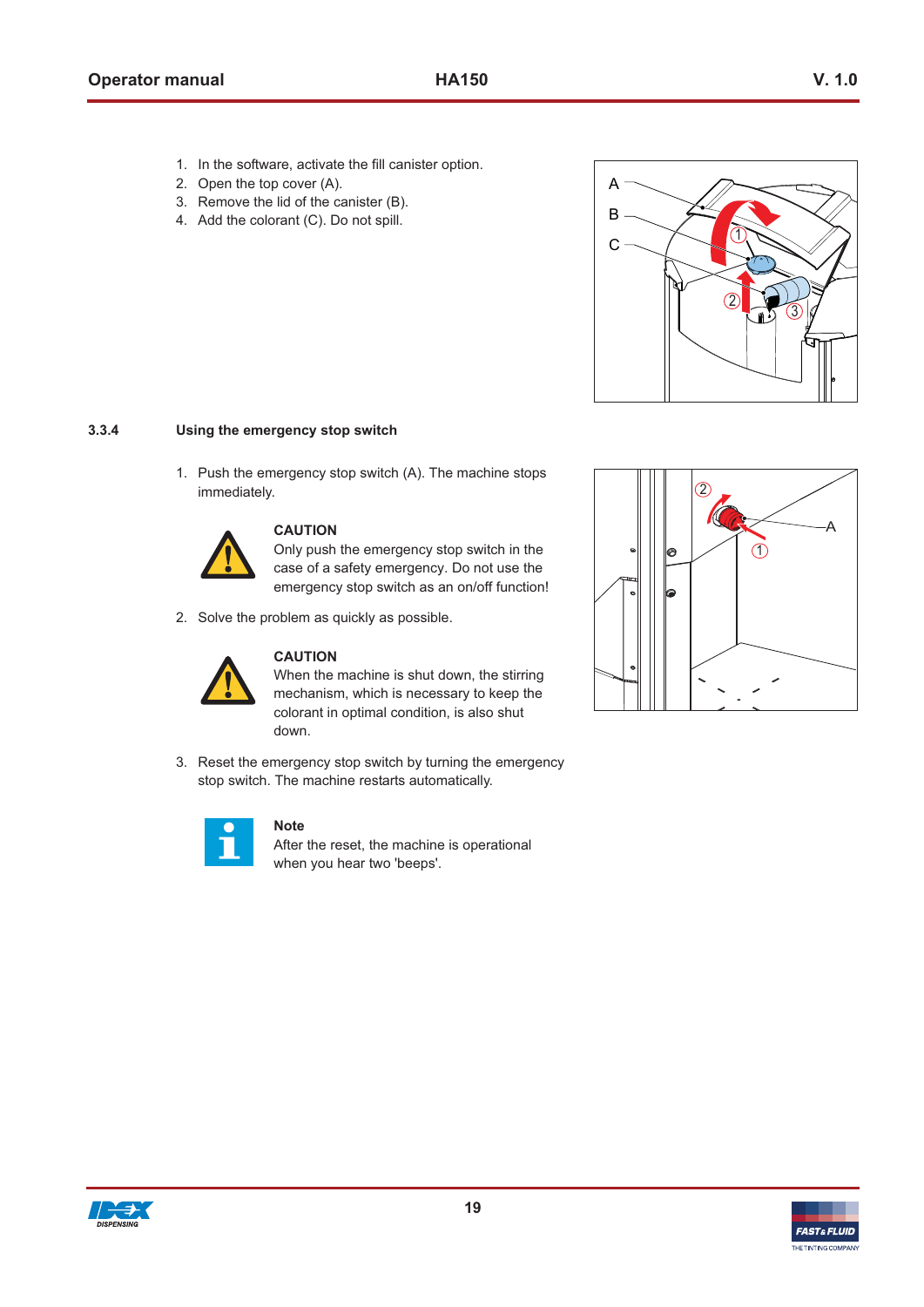

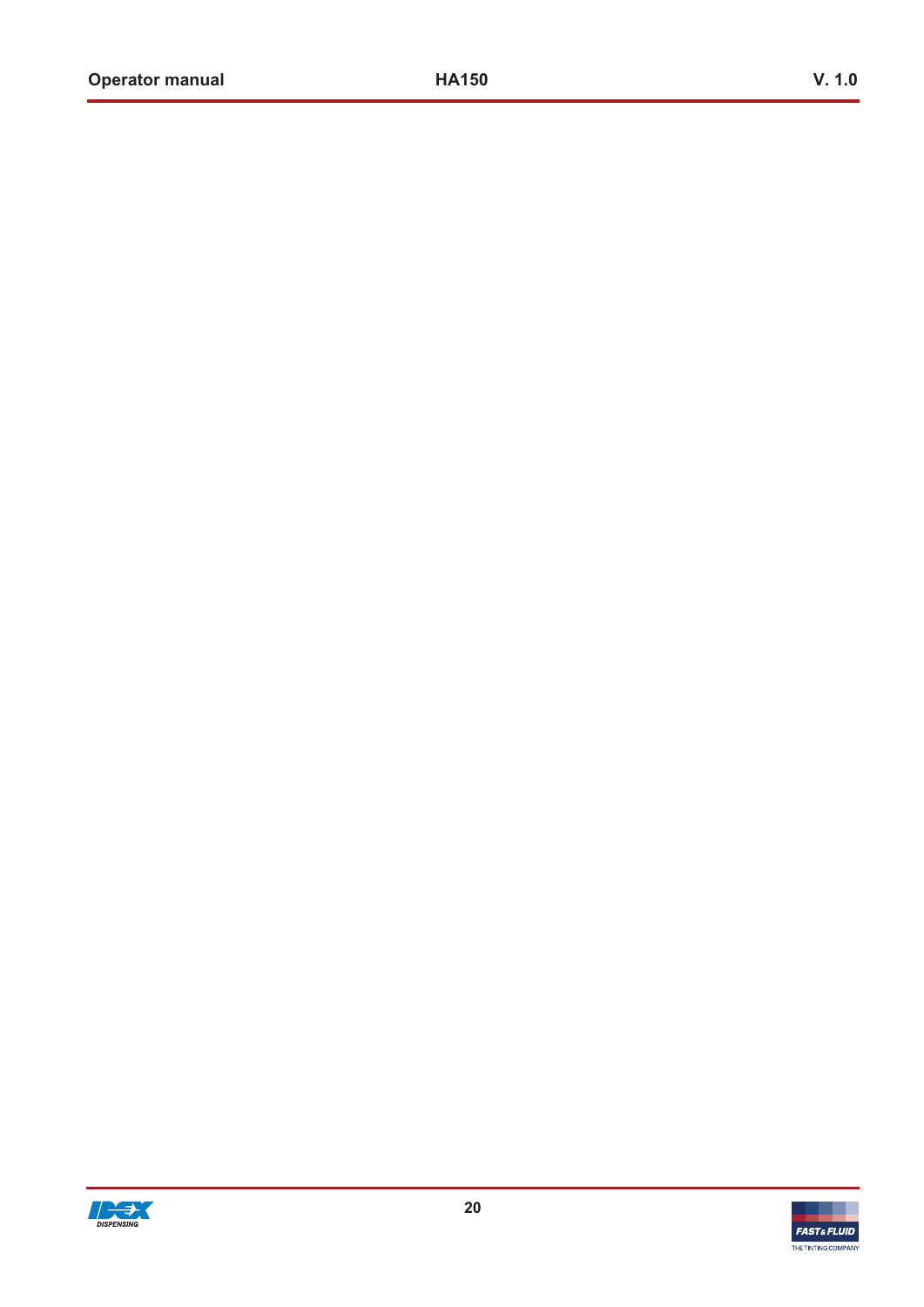# **4 Installation**

# **4.1 Unpack the machine**

#### **4.1.1 Remove the cardboard**

1. Remove the cardboard (A) and the plastic from the outside of the machine.



#### **4.1.2 Remove the transport screws**

- 1. Open the side cover (A). *Use the latches.*
- 2. Remove the side cover.
- 3. Remove the transport screws (B).
- 4. Put back the side cover.
- 5. Close the side cover. *Use the latches.*





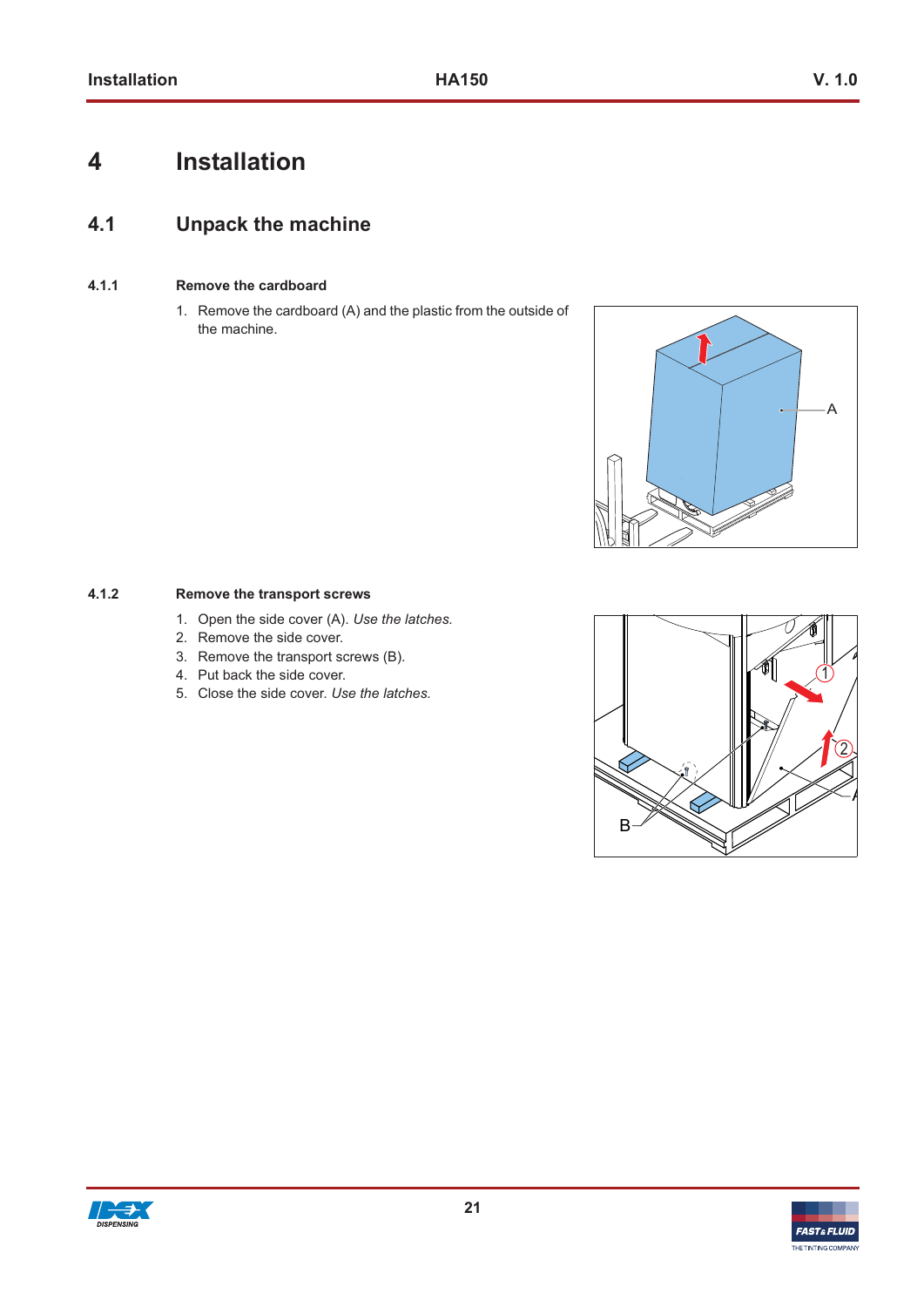#### **4.1.3 Remove the wooden beams**

1. Remove the wooden beams.



#### **4.1.4 Remove the plastic protection on the canisters**

- 1. Open the top covers (A).
- 2. Remove the plastic protection (B).



#### **4.1.5 Remove the tie wraps**

1. Remove the tie wraps (A).





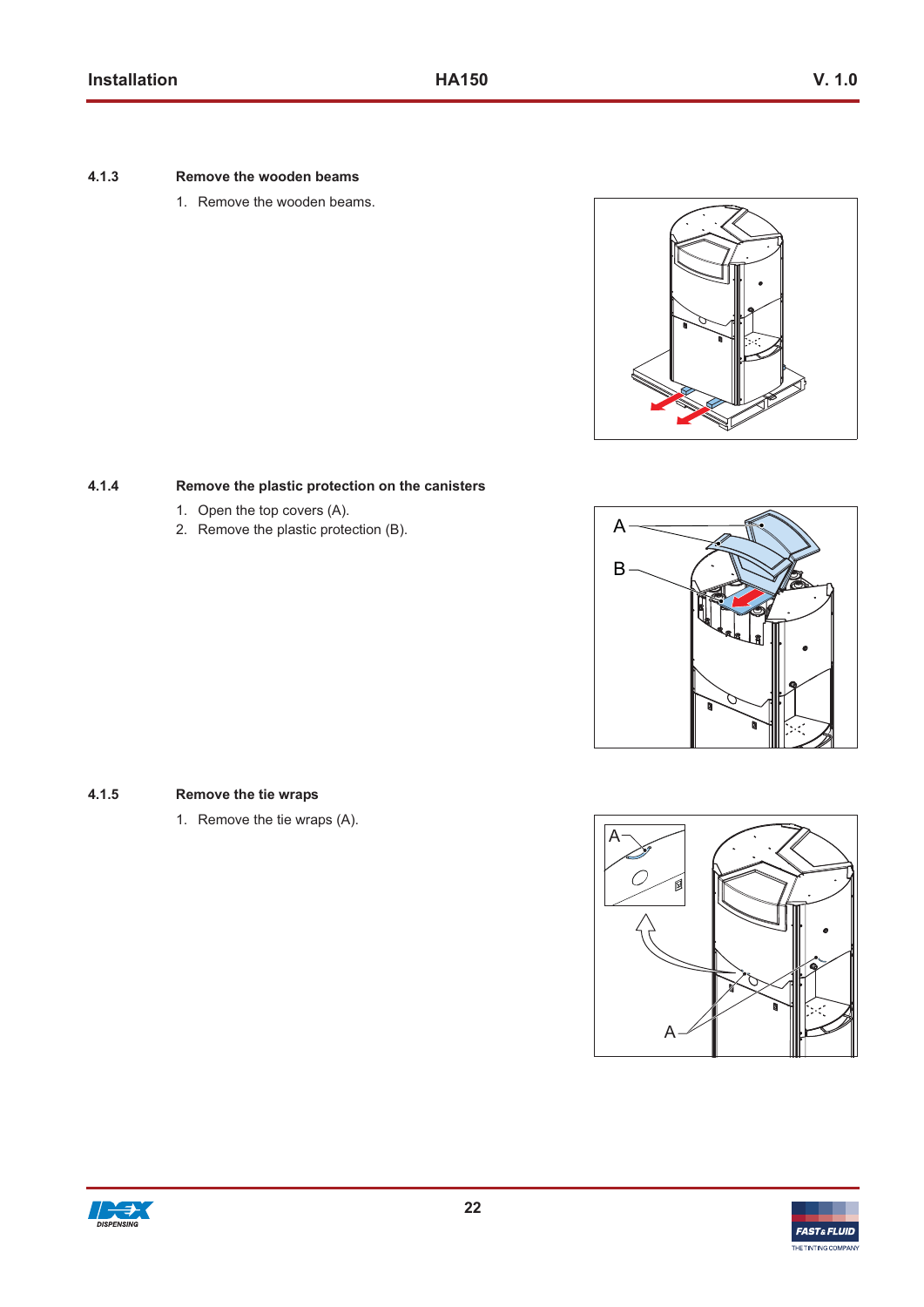# **4.2 Put the machine in position**

#### **4.2.1 Move the machine from the pallet**

- 1. Optionally, place a ramp (A).
- 2. Move the machine from the pallet on to the ground.



#### **4.2.2 Move the machine to the final location**



#### **WARNING**

Mind the minimum requirement of the load capacity of the floor. See *§ 6.2*.



#### **Note**

Make sure the final location is well-lit and wellventilated.

- 1. Move the machine to the final location.
- 2. Connect the power cable to the net entry.



#### **CAUTION**

Do not connect the power cable to the wall socket.

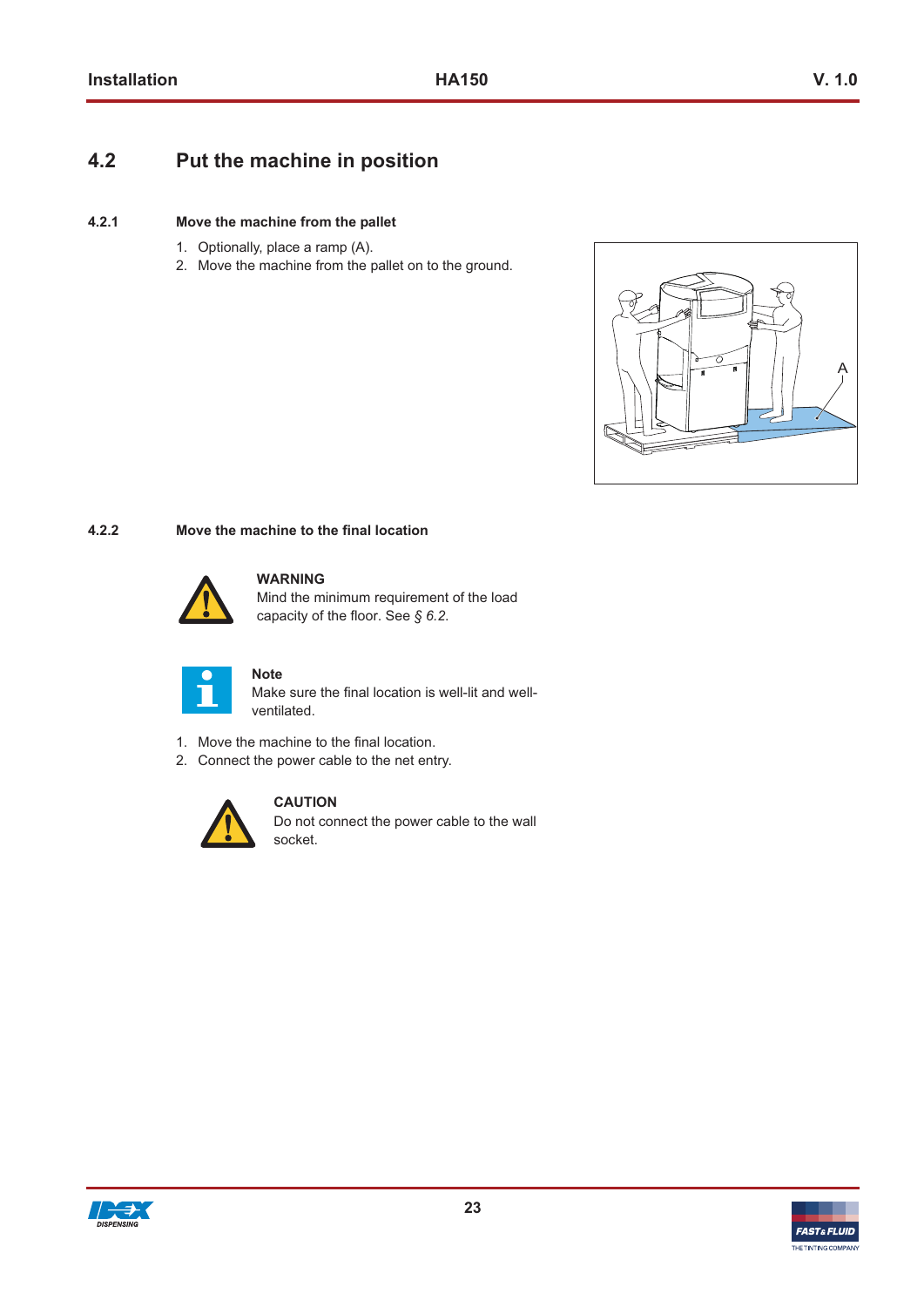# **4.3 Install the computer**

#### **4.3.1 Remove the side cover**

- 1. Open the side cover (A). *Use the latches.*
- 2. Remove the side cover.



#### **4.3.2 Install the computer**



#### **Note**

Usually, the computer already has the correct software and drivers installed. If not, see the instructions in the installation manuals of your software provider.

- 1. Put the computer (A) in the machine.
- 2. Connect the power cables of the computer and the screen to the 5-way socket (B).
- 3. Connect an USB cable between the computer and the power board (C).
- 4. Connect the keyboard, the mouse and the screen to the computer.



#### **4.3.3 Put back the side cover**

- 1. Put back the side cover.
- 2. Close the side cover. *Use the latches.*



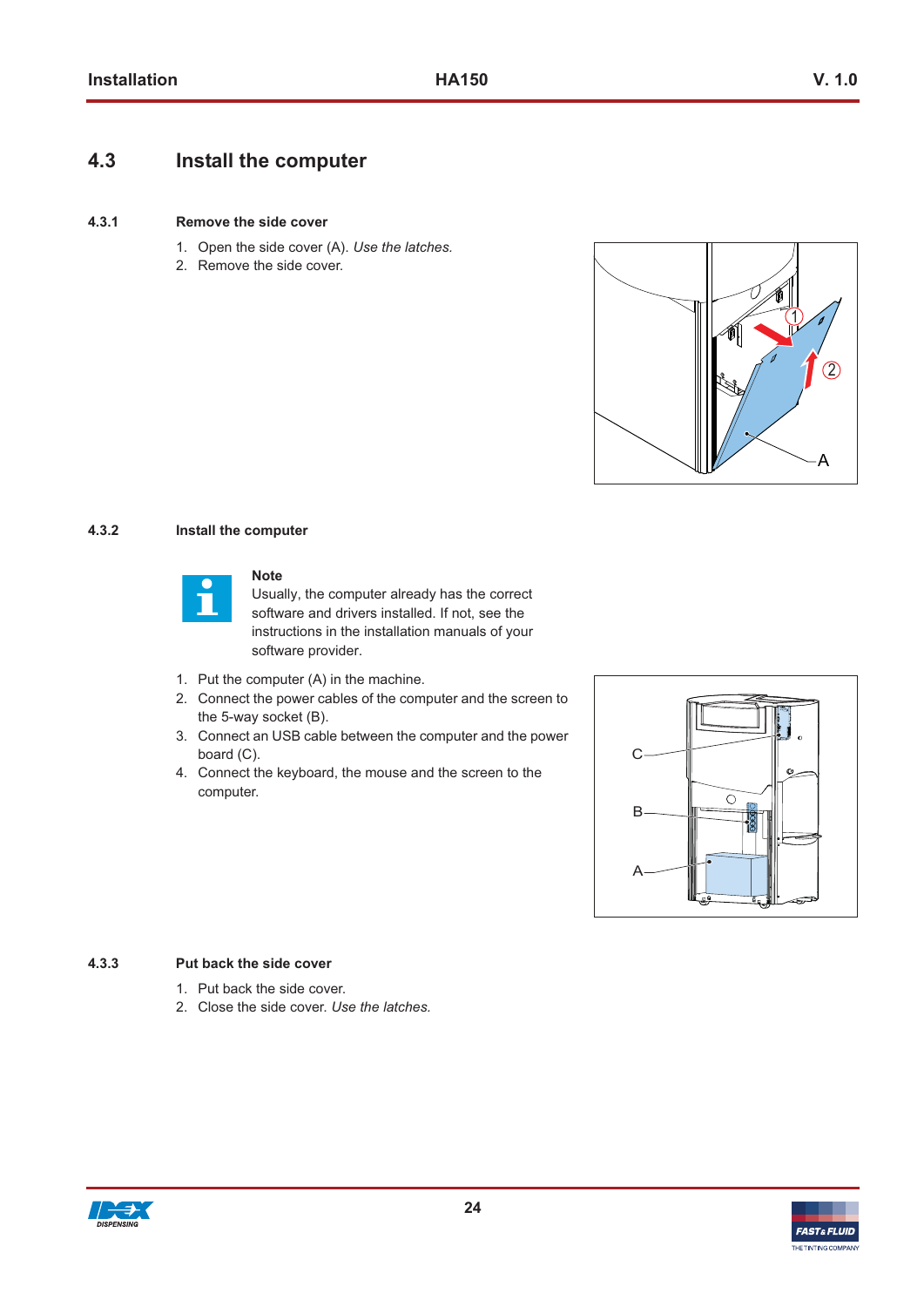# **4.4 Turning on the machine**

- 1. Connect the power cable to the wall socket. When the machine is operational, you hear two 'beeps'.
- 2. Make sure that the emergency stop switch is reset. See *§ 3.3.4*.
- 3. Set the computer switch to 'ON'.

# **4.5 First use**

- 1. Fill the brush container. See *§ 3.3.2*.
- 2. Fill the canisters. See *§ 3.3.3*.
- 3. Purge the canister. Use the purge command in the software. See the software documentation.
- 4. Do step 3 again for all canisters.



#### **Note**

First the air will come out of the nozzle. When the output is continuous, the tube is filled.

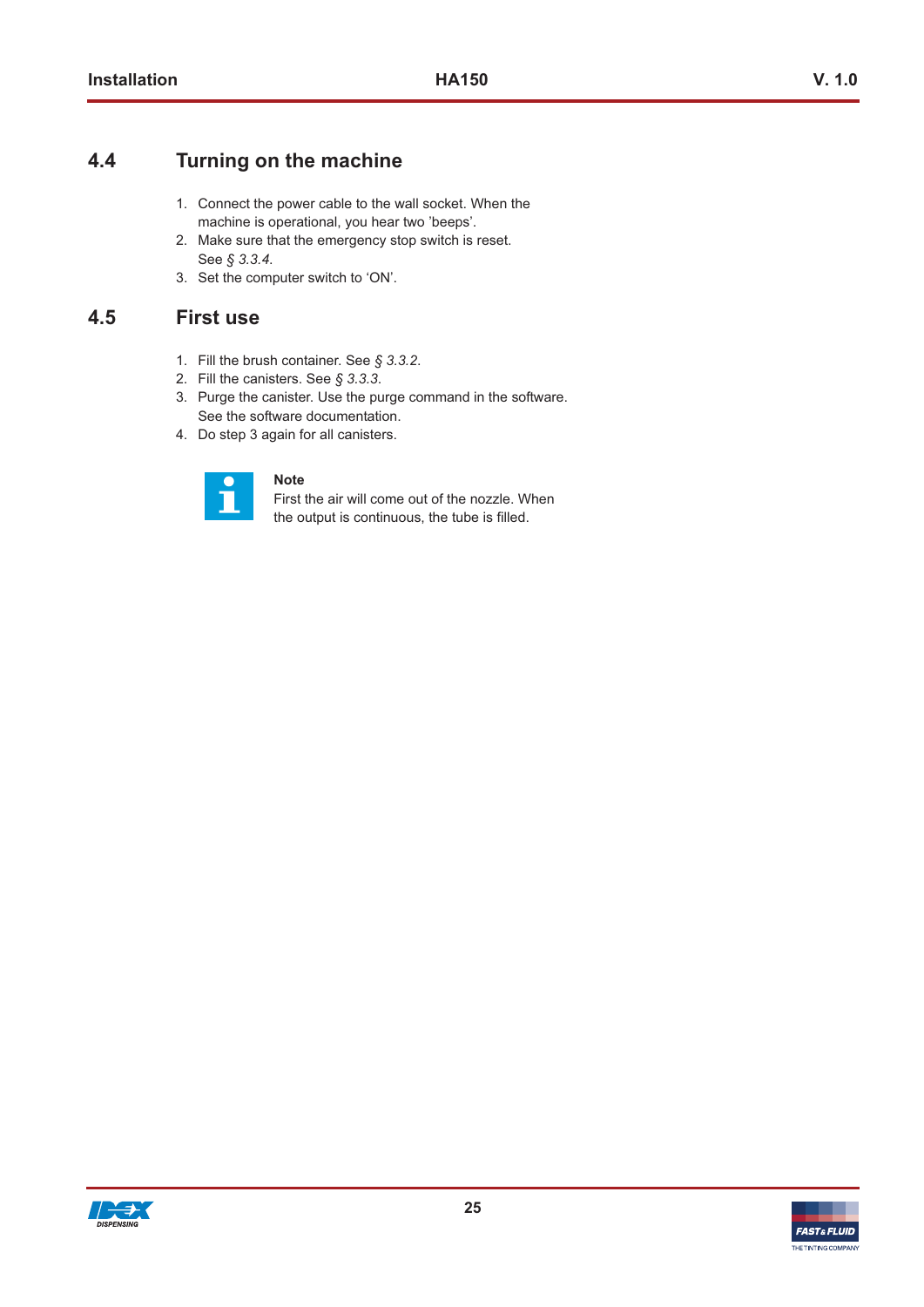

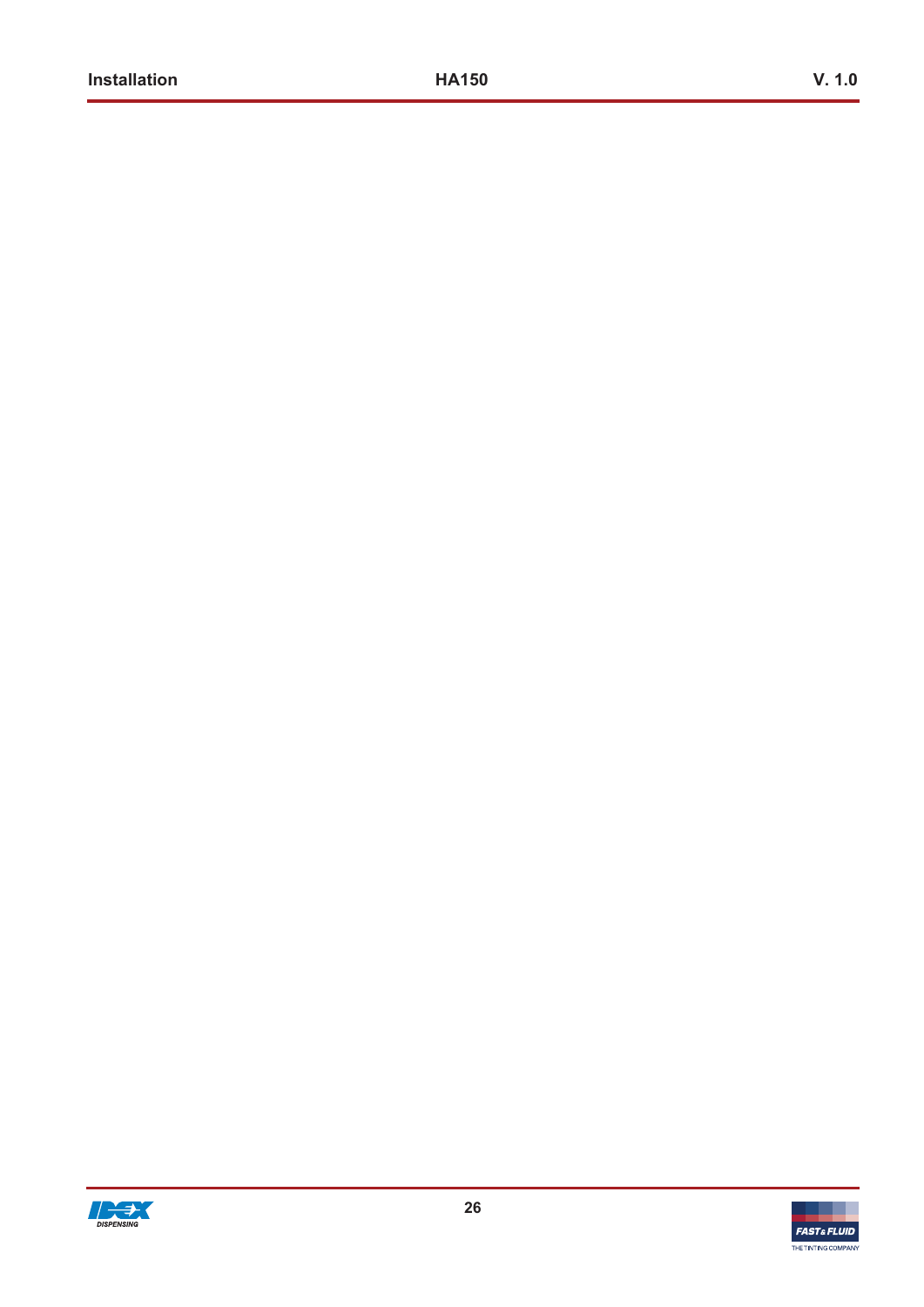# **5 Troubleshooting**

# **5.1 General troubleshooting procedure**

- 1. Try to solve the problem with the information in this manual. See *§ 5.3* and *§ 5.4*.
- 2. If it is not possible to solve the problem with the information in this manual, contact service. See *§ 5.2*.

# **5.2 Contact service**

- 1. Find the type plate on the rear of the machine. See *§ 3.1.4*.
- 2. Take a note of the model number and the serial number of the machine.
- 3. Contact your supplier or manufacturer. See www.fast-fluid.com.

**Note**

# **5.3 Audio signals**



See the column *Possible solution* to solve the problem. When the problem persists, contact service. See *§ 5.2*.

| <b>Problem</b>                                                                | Possible cause                                                                                          | <b>Possible solution</b>                      |
|-------------------------------------------------------------------------------|---------------------------------------------------------------------------------------------------------|-----------------------------------------------|
| SOS signal beeps                                                              | The agitation motor is<br>malfunctioning, a cable is broken<br>or the power board is<br>malfunctioning. | Contact service. See § 5.2.                   |
| $- - - - >$<br>1 long interrupted beep<br>(continuously 1 sec. on, 1 sec off) | Stirring function cannot start<br>because a top cover is open.                                          | Close the top cover.                          |
| 5 short beeps                                                                 | A valve timeout occurred.                                                                               | Restart the machine.                          |
| <br>2 short beeps                                                             | The machine initializes.                                                                                |                                               |
| - ><br>1 long uninterrupted beep                                              | The brush container is missing.                                                                         | Put back the brush container. See<br>\$3.3.2. |
| 1 short beep                                                                  | A top cover is open when the<br>machine starts to dispense, or<br>when the can table moves.             | Close the top cover.                          |



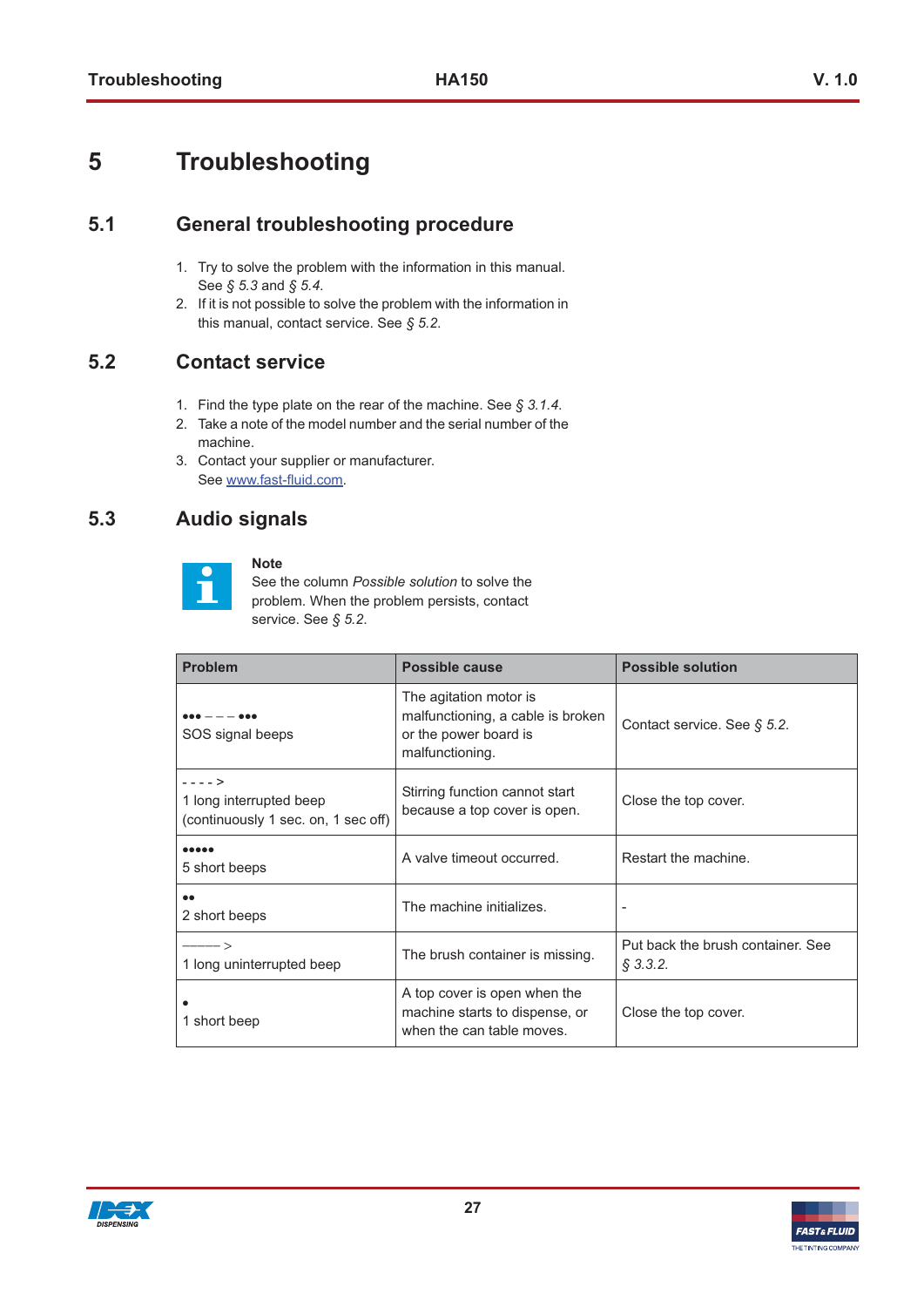# **5.4 Error messages and other faults**



For all error messages on the computer: see the help topic in the dispense software.



#### **Note**

**Note**

See the column *Possible solution* to solve the problem. When the problem persists, contact service. See *§ 5.2*.

| <b>Problem</b>                                                 | Possible cause                                                        | <b>Possible solution</b>                           |
|----------------------------------------------------------------|-----------------------------------------------------------------------|----------------------------------------------------|
| Main power supply is present but<br>the machine does not work. | The emergency stop switch is<br>active.                               | Reset the emergency stop switch.<br>See $$3.3.4$ . |
|                                                                | A fuse is broken.                                                     | Contact service. See $\S$ 5.2.                     |
| Display shows E01                                              | The machine is not initialized.                                       | Restart the machine.                               |
| Display shows E02                                              | The brush container is missing.                                       | Put back the brush container. See<br>\$3.3.2.      |
| Display shows E43                                              | The pump is blocked or a motor,<br>cable, or sensor failure occurred. | Restart the machine.                               |
| Display shows E44                                              | A pump (motor / cable) or sensor<br>failure occurred.                 | Restart the machine.                               |
| Display shows E49                                              | The can is missing.                                                   | Place the can. See $\S$ 3.2.2.                     |
| Display shows E72                                              | A top cover is open.                                                  | Close the top cover.                               |
| All other E - errors                                           |                                                                       | Restart the machine.                               |

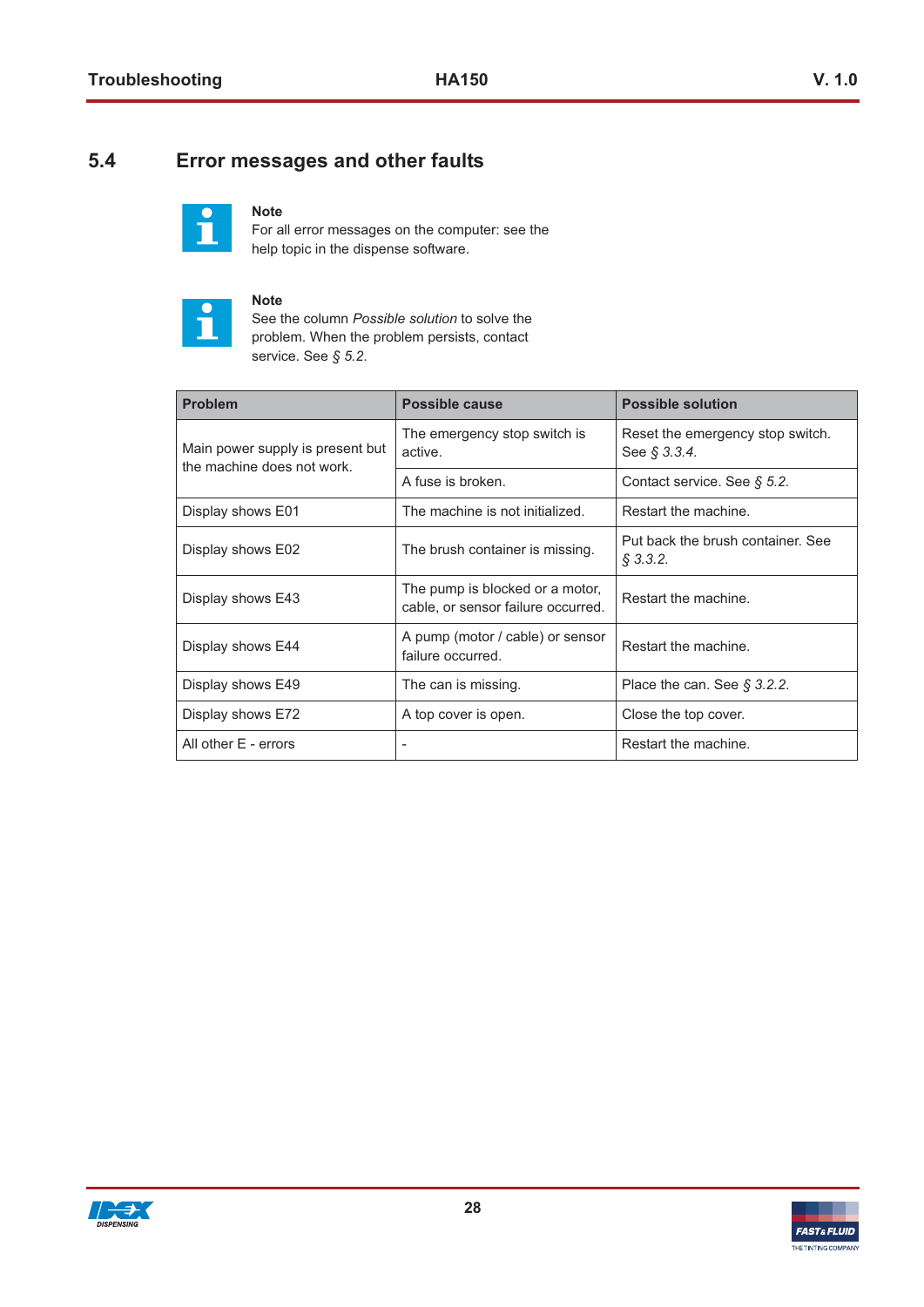# **6 Technical data**

# **6.1 General specifications**

| <b>Parameter</b>                | <b>Specification</b>                   |  |
|---------------------------------|----------------------------------------|--|
| Number of canisters (max.)      | 24                                     |  |
| Dispensing                      | Sequential                             |  |
| Pump type                       | Harbil piston pump                     |  |
| Cleaning system                 | Automatic                              |  |
| Materials used are suitable for | Water, universal and solvent colorants |  |
| Canister sizes [L]              | 2.3, 4.5                               |  |
| Pump capacity [oz]              | 2                                      |  |
| Maximal can height [cm]         | 46                                     |  |
| Can table depth [cm]            | 27                                     |  |

# **6.2 Dimensions and mass**

| <b>Parameter</b>                                                                       | <b>Specification</b>       |
|----------------------------------------------------------------------------------------|----------------------------|
| Dimensions, height x width x depth [cm]                                                | $109 \times 83 \times 157$ |
| Packed dimensions (height x width x depth) [cm]                                        | $117 \times 98 \times 192$ |
| Mass incl. packaging [kg]                                                              | 210                        |
| Mass filled machine [kq]                                                               | 320                        |
| Minimum requirement of load capacity of the floor<br>according to EN 61010-1:2010 [kg] | 1280                       |

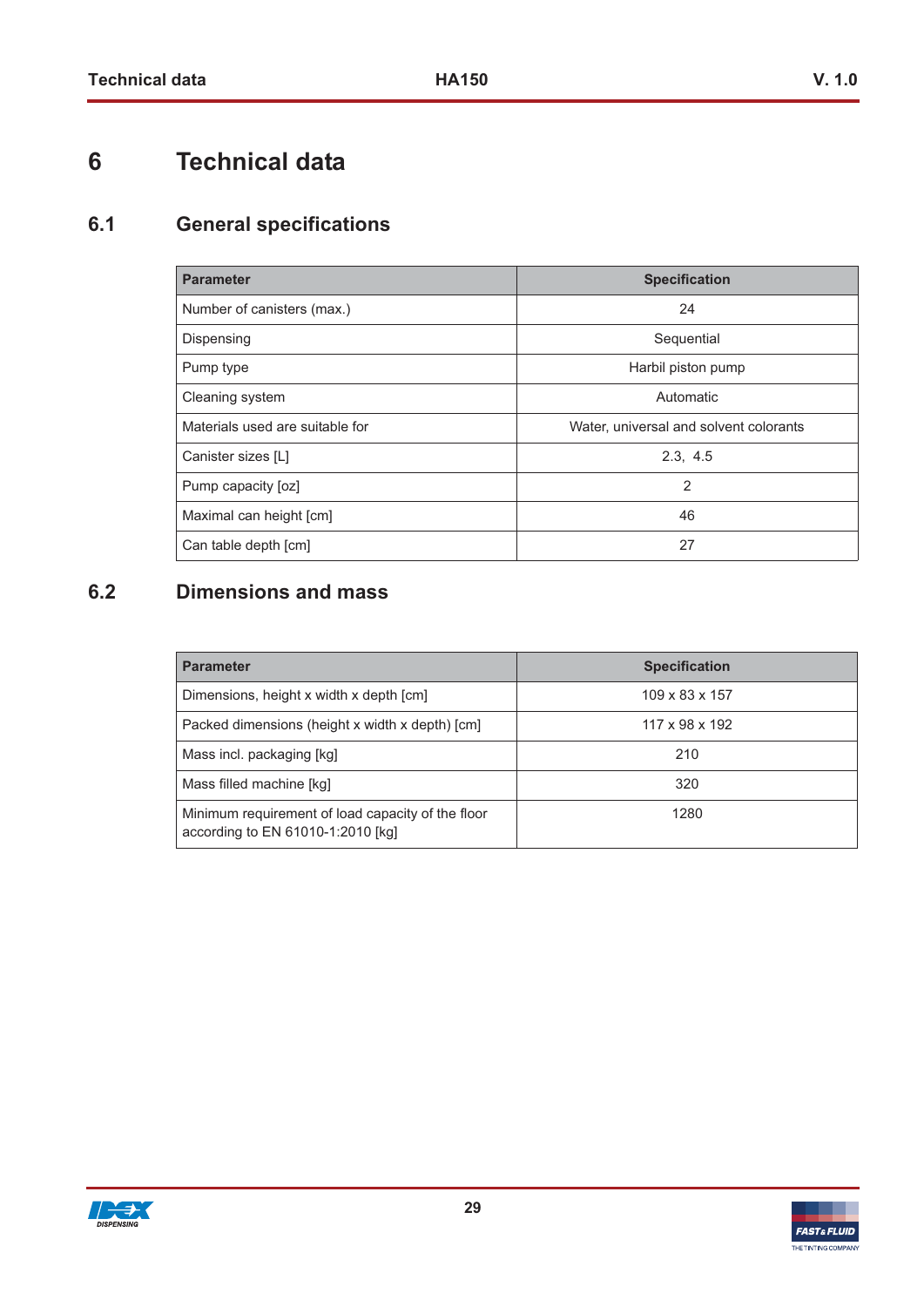# **6.3 Ambient conditions**

| <b>Parameter</b>                                            | <b>Specification</b> |
|-------------------------------------------------------------|----------------------|
| Temperature [°C], operational                               | $+15$ to $+40$       |
| Temperature $[^{\circ}C]$ , out of operation                | $-25$ to $+55$       |
| Altitude above sea level [m], operational                   | $-10$ to 2000        |
| Altitude above sea level [m], out of operation              | $-10$ to $12000$     |
| Maximum relative humidity [RH], without<br>condensation [%] | 90                   |

# **6.4 Noise level**

| <b>Parameter</b>            | <b>Specification</b> |
|-----------------------------|----------------------|
| Maximum noise level [dB(A)] | < 65                 |

# **6.5 Safety classifications**

| <b>Parameter</b>                                | <b>Specification</b> |
|-------------------------------------------------|----------------------|
| IP (Ingress Protection) classification          | 32                   |
| EMC (ElectroMagnetic Compliancy) classification | Class B              |
| Overvoltage classification                      | Class II             |

# **6.6 Electrical specifications**

| <b>Parameter</b>               | <b>Specification</b> |
|--------------------------------|----------------------|
| Power consumption, maximum [W] | 500                  |
| Maximum leakage current [mA]   | 3.5                  |
| Country specific net cables    | European             |
| Voltage [V]                    | $110/230 \pm 10\%$   |
| Frequency [Hz]                 | 50/60                |
| Fuse specifications [A]        | 10                   |

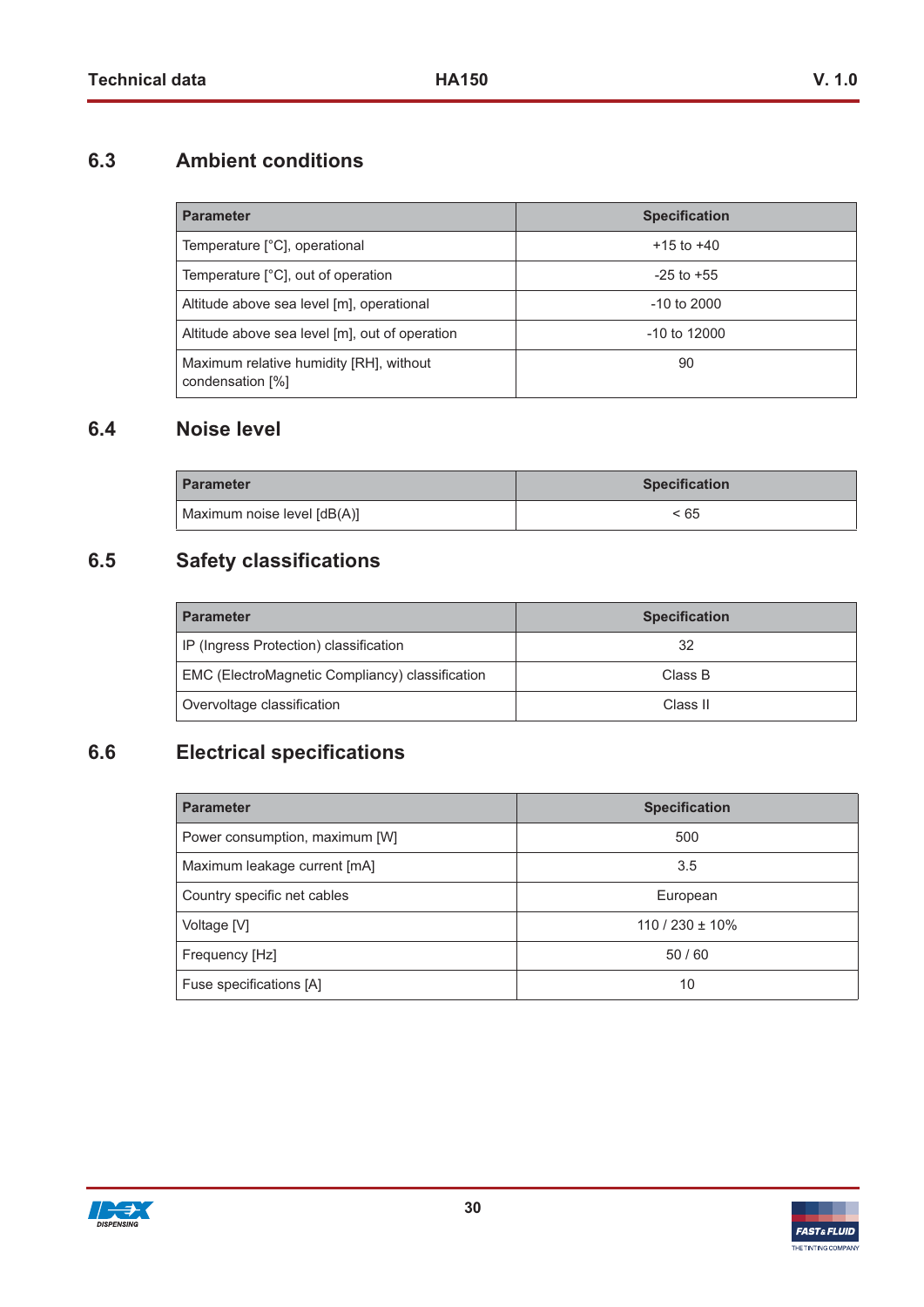# **6.7 Electrical diagram**